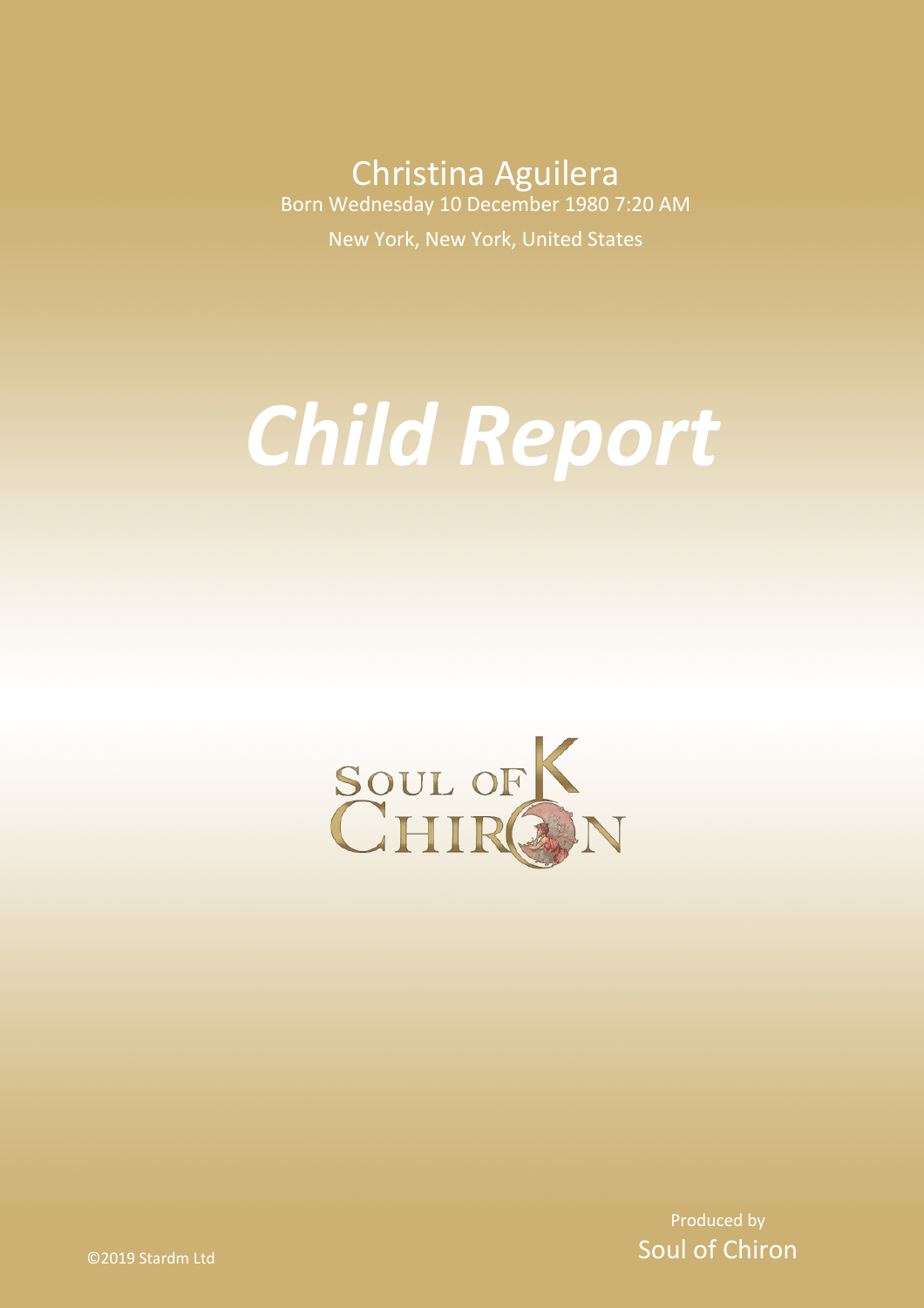

Christina Aguilera

Born Wednesday 10 December 1980 Local Time 07:20 AM Universal Time 12:20 PM New York, New York, United States Long:74°00'W Lat:40°42'N

Geocentric Tropical Placidus True Node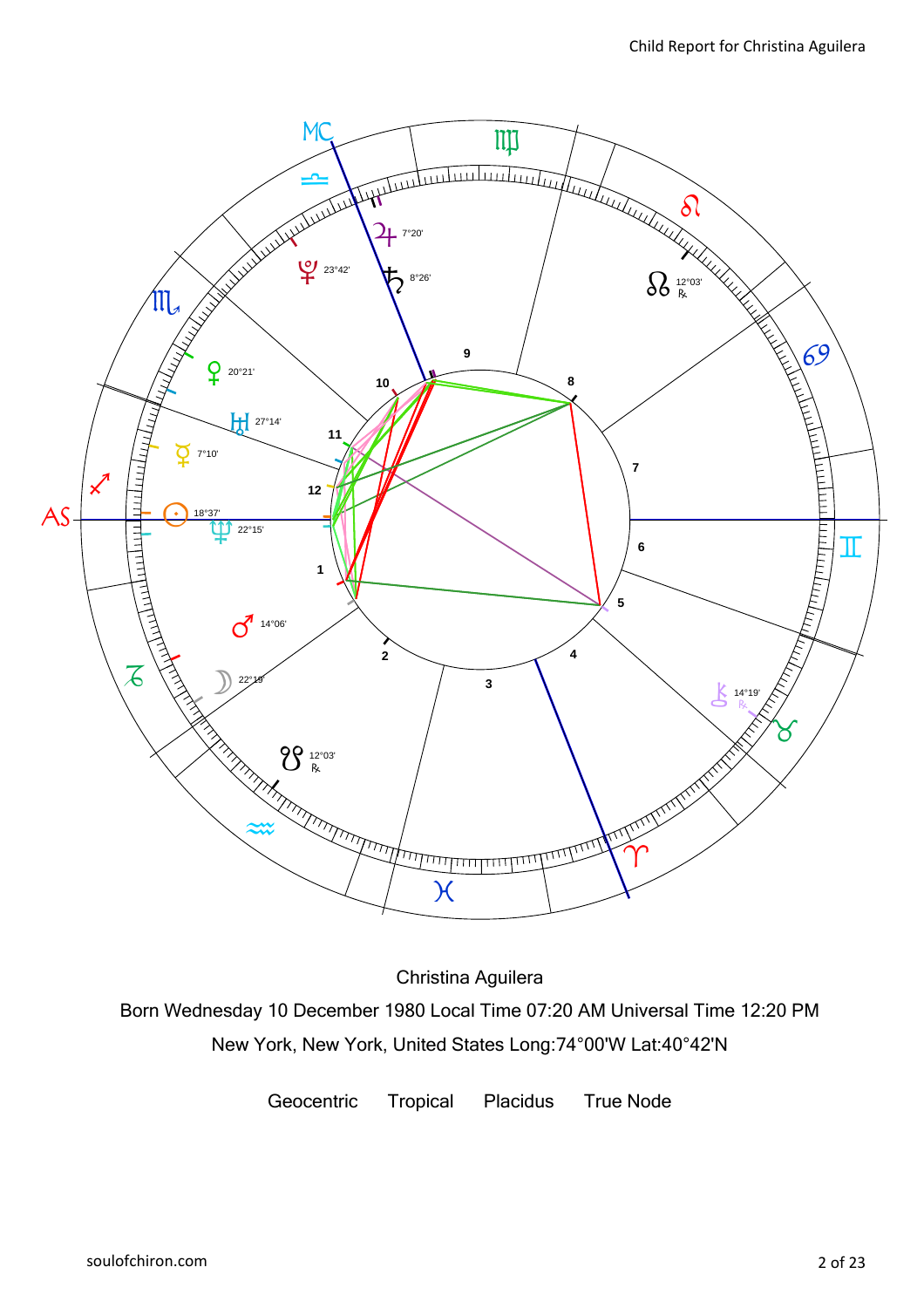| Planet/Point               |               | Sign                      | Element     | <b>Modality</b> | Position | <b>House</b>    |        |
|----------------------------|---------------|---------------------------|-------------|-----------------|----------|-----------------|--------|
| $\left( \cdot \right)$     | Sun           | $\measuredangle$          | Sagittarius | <b>Fire</b>     | Mutable  | 18°37'          | 12th   |
| $\mathcal{Y}$              | Moon          | $\measuredangle$          | Capricorn   | Earth           | Cardinal | 22°19'          | 1st    |
| ទ្                         | Mercury       | $\measuredangle$          | Sagittarius | <b>Fire</b>     | Mutable  | 7°10'           | 12th   |
| ¥                          | Venus         | $\prod_{\mathcal{A}}$     | Scorpio     | Water           | Fixed    | 20°21'          | 11th   |
| ර                          | Mars          | $\mathcal{A}$             | Capricorn   | Earth           | Cardinal | 14°06'          | 1st    |
| $\mathcal{L}_{\mathsf{F}}$ | Jupiter       | یم                        | Libra       | Air             | Cardinal | 7°20'           | 9th    |
| $\bm{\bar{5}}$             | Saturn        | یمی                       | Libra       | Air             | Cardinal | 8°26'           | 9th    |
| ਸ਼੍ਰ                       | <b>Uranus</b> | $\prod_{\mathcal{A}}$     | Scorpio     | Water           | Fixed    | 27°14'          | 11th   |
| ψ                          | Neptune       | $\boldsymbol{\checkmark}$ | Sagittarius | Fire            | Mutable  | 22°15'          | 1st    |
| ೪                          | Pluto         | یمی                       | Libra       | Air             | Cardinal | 23°42'          | 10th   |
| AS                         | Ascendant     | $\boldsymbol{\checkmark}$ | Sagittarius | Fire            | Mutable  | 19°48'          | $\sim$ |
| MC.                        | MidHeaven     | کا                        | Libra       | Air             | Cardinal | $11^{\circ}17'$ | $\sim$ |
| $\Omega$                   | North Node    | $\delta\Omega$            | Leo         | Fire            | Fixed    | 12°03' R        | 8th    |
| Ľ                          | Chiron        | $\aleph$                  | Taurus      | Earth           | Fixed    | 14°19' R        | 5th    |

# Planetary Positions

# House Cusp Positions

| House | Sign                       | <b>Position</b> | House | Sign                 | Position        |
|-------|----------------------------|-----------------|-------|----------------------|-----------------|
| 1st   | $\chi^4$                   | 19°48'          | 7th   | π                    | 19°48'          |
| 2nd   | $\overline{\mathcal{A}}$   | 25°31'          | 8th   | 69                   | 25°31'          |
| 3rd   | K                          | 5°52'           | 9th   | IIII                 | 5°52'           |
| 4th   | $\bm{\gamma}$              | $11^{\circ}17'$ | 10th  | $\rightleftharpoons$ | $11^{\circ}17'$ |
| 5th   | $\boldsymbol{\mathcal{S}}$ | 8°31'           | 11th  | $\mathfrak{m}$       | 8°31'           |
| 6th   |                            | 0°14'           | 12th  | $\mathscr{L}$        | 0°14'           |

# Modality Emphasis - Total Points

|  |  | Air Fire Earth Water Cardinal Fixed Mutable |  |
|--|--|---------------------------------------------|--|
|  |  | 7 12 7 4 14 4 12                            |  |

# Planetary Weight Point System

| Sun & Moon            | 4 points each | Uranus, Neptune & Pluto        | 1 point each |
|-----------------------|---------------|--------------------------------|--------------|
| Mercury, Venus & Mars | 3 points each | <b>Ascendant (Rising Sign)</b> | 4 points     |
| Jupiter & Saturn      | 2 points each | Midheaven                      | 2 points     |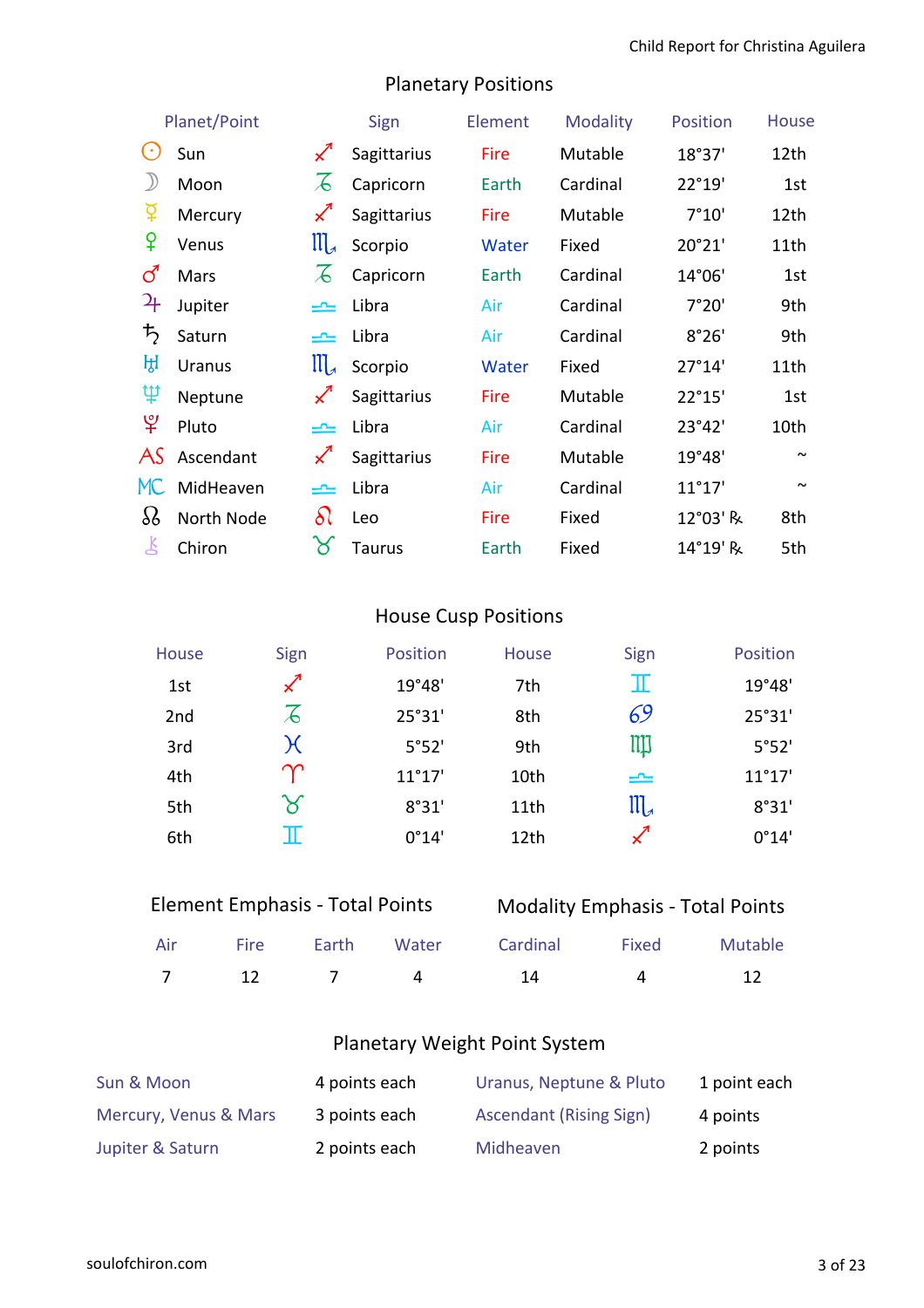

| ⊙             | $\checkmark$ | ₽                     | Sun Semisextile Venus            |
|---------------|--------------|-----------------------|----------------------------------|
| ⊙             | ಗ            | Ψ                     | Sun Conjuncts Neptune            |
| $_{\odot}$    | đ            | AS                    | Sun Conjuncts Ascendant          |
| $_{\odot}$    | $\wedge$     | ஃ                     | <b>Sun Trines North Node</b>     |
| $\mathcal{D}$ | Τ            | ₫                     | Moon Semisquare Mercury          |
| $\mathcal{D}$ | $\star$      | $\mathbf{P}$          | <b>Moon Sextiles Venus</b>       |
| $\mathcal{D}$ | $\checkmark$ | Ψ                     | Moon Semisextile Neptune         |
| $\mathcal{D}$ | п            | ¥                     | <b>Moon Squares Pluto</b>        |
| ₽             | $\star$      | 4                     | <b>Mercury Sextiles Jupiter</b>  |
| ₫             | ⋇            | ₽                     | Mercury Sextiles Saturn          |
| ₫             | Τ            | ¥                     | Mercury Semisquare Pluto         |
| ₽             | Λ            | B                     | <b>Mercury Trines North Node</b> |
| ¥             | Τ            | 27                    | Venus Semisquare Jupiter         |
| ¥             | đ            | ਸ਼੍ਰਿ                 | <b>Venus Conjuncts Uranus</b>    |
| ¥             | $\checkmark$ | Ψ                     | Venus Semisextile Neptune        |
| ¥             | $\checkmark$ | AS                    | Venus Semisextile Ascendant      |
| ¥             | $\sigma$     | Ŗ                     | Venus Opposes Chiron             |
| ්             |              | $\mathbf{a}_\text{F}$ | Mars Squares Jupiter             |
| ර             | п            | $\frac{1}{2}$         | Mars Squares Saturn              |
| ර             | Τ            | H,                    | Mars Semisquare Uranus           |
| ි             |              | MC.                   | Mars Squares MidHeaven           |
|               |              |                       |                                  |

# $\vec{c}$   $\Delta$   $\vec{c}$  Mars Trines Chiron

# Planet Aspect List

| $\mathfrak{p}$  | đ        | $\vec{P}$       | Jupiter Conjuncts Saturn           |
|-----------------|----------|-----------------|------------------------------------|
| 4               |          | d MC            | Jupiter Conjuncts MidHeaven        |
| $\bm{\bar{5}}$  | đ        | MC              | Saturn Conjuncts MidHeaven         |
| $\bm{\tau}_{2}$ |          | $* \mathcal{L}$ | Saturn Sextiles North Node         |
| ĤÎ.             | $\prime$ | МC              | Uranus Semisquare MidHeaven        |
|                 | ∄ * ≴    |                 | <b>Neptune Sextiles Pluto</b>      |
| Ψ               |          | AAS             | Neptune Conjuncts Ascendant        |
| Ψ               |          | $*$ As          | <b>Pluto Sextiles Ascendant</b>    |
| AS d            |          | ⊙               | <b>Ascendant Conjuncts Sun</b>     |
| AS $\vee$       |          | ୍କଦ             | Ascendant Semisextile Venus        |
| AS d            |          | Ψ               | <b>Ascendant Conjuncts Neptune</b> |
| $AS + 4$        |          |                 | <b>Ascendant Sextiles Pluto</b>    |
| мс п            |          | ර               | MidHeaven Squares Mars             |
| MC d            |          | 4               | MidHeaven Conjuncts Jupiter        |
| MC d            |          | $\bm{\ddot{5}}$ | MidHeaven Conjuncts Saturn         |
| $MC$ /          |          | ਸ਼੍ਰ            | MidHeaven Semisquare Uranus        |
| MC *            |          | B               | MidHeaven Sextiles North Node      |
| ՏՏ              | п        | Ľ               | North Node Squares Chiron          |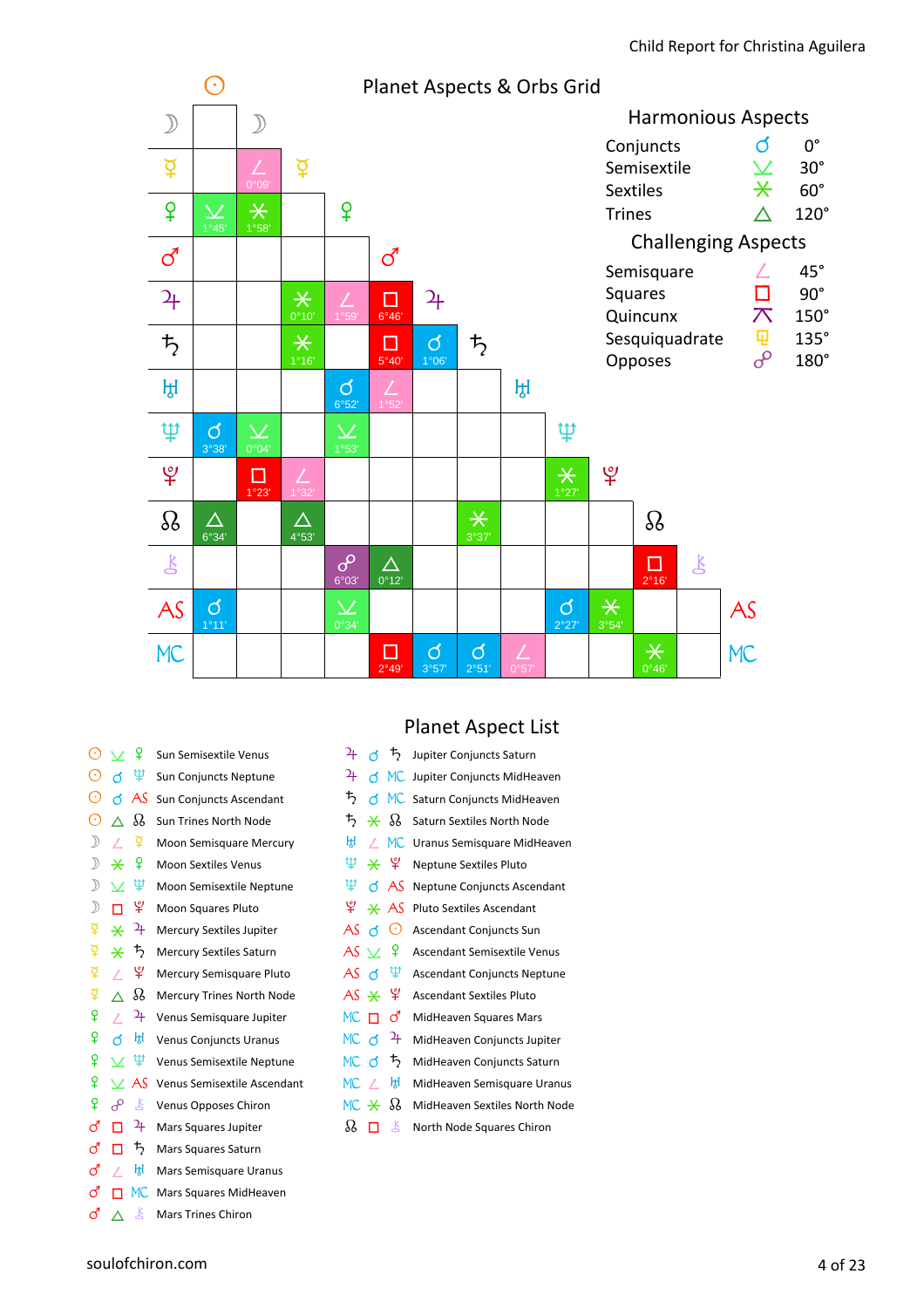# **Child Report**

Welcome to Christina's Child Report profile. Its purpose is to give a unique insight into Christina's character and potential including her strengths and weaknesses, talents and qualities, needs and desires. It will help guide Christina through the minefield of choices and decisions which lie ahead on her individual journey through life.

As Christina's Profile is extremely specific, it requires an accurate birth time. If you do not know the precise time of Christina's birth, some sections of the information may not be relevant although the overall interpretation will still be valid.

Child Report is divided into 3 Chapters - detailed on the next page.

Chapter 1 - Laying Down Foundations

- Chapter 2 Process of Development Toddler to Teenager
- Chapter 3 Preparing for Independence

The 'Aspects' or individual characteristics are given a Star Rating from one to five to show their relative importance in the Profile. To the right of each pair of 'aspect' symbols is a group of five stars, the more dark stars there are the more important the connection.

In order to produce a valid and balanced report it is necessary to define both the positive and negative qualities of Christina. When reading Child Report you will find both the positive and negative qualities of Christina defined. Most people will be happy to learn about the positive ones, while others may get upset over the negative ones.

We all possess contradictions in our personality; they are what give us our uniqueness. With Child Report we have tried to balance all qualities as much as possible so you get a good overview. Some Young Persons have more positive charts while others have some difficulties indicated in their charts and this will manifest in their personality.

The 'Child Report' profile as outlined here is not set in stone and can be developed positively with your help. If the profile is positive you simply support and direct Christina. Where the profile indicates difficulties for Christina, guidance, direction and boundaries will be important.

Child Report is suitable for any young person from about sixteen months old and upwards. That is when she will start manifesting the qualities described. If you are having this profile prepared for a newly born child you will have to wait some time before it begins to make sense and be of value.

# **Chapter1 - Laying Down Foundations**

1. Essential Character - this profiles the general trends and outstanding characteristics of Christina's personality, and includes the nature of her relationship with her father.

However this is not easily defined\* so the section entitled 'Emotional and Feeling Nature' must be considered carefully together with this opening section.

\* Between the first two sections, which deal essentially with father and mother there is a short section on 'The Dominant Parent'. We do not try to come to a definitive conclusion here but tradition states that the father is externally dominant and the mother is emotionally, or internally, dominant. Make your own decision as to which parent fits the bill best.

2. Emotional and Feeling Nature - this shows how the more passive and sensitive side of Christina's nature is likely to develop and also comments on the nature of the relationship with her mother.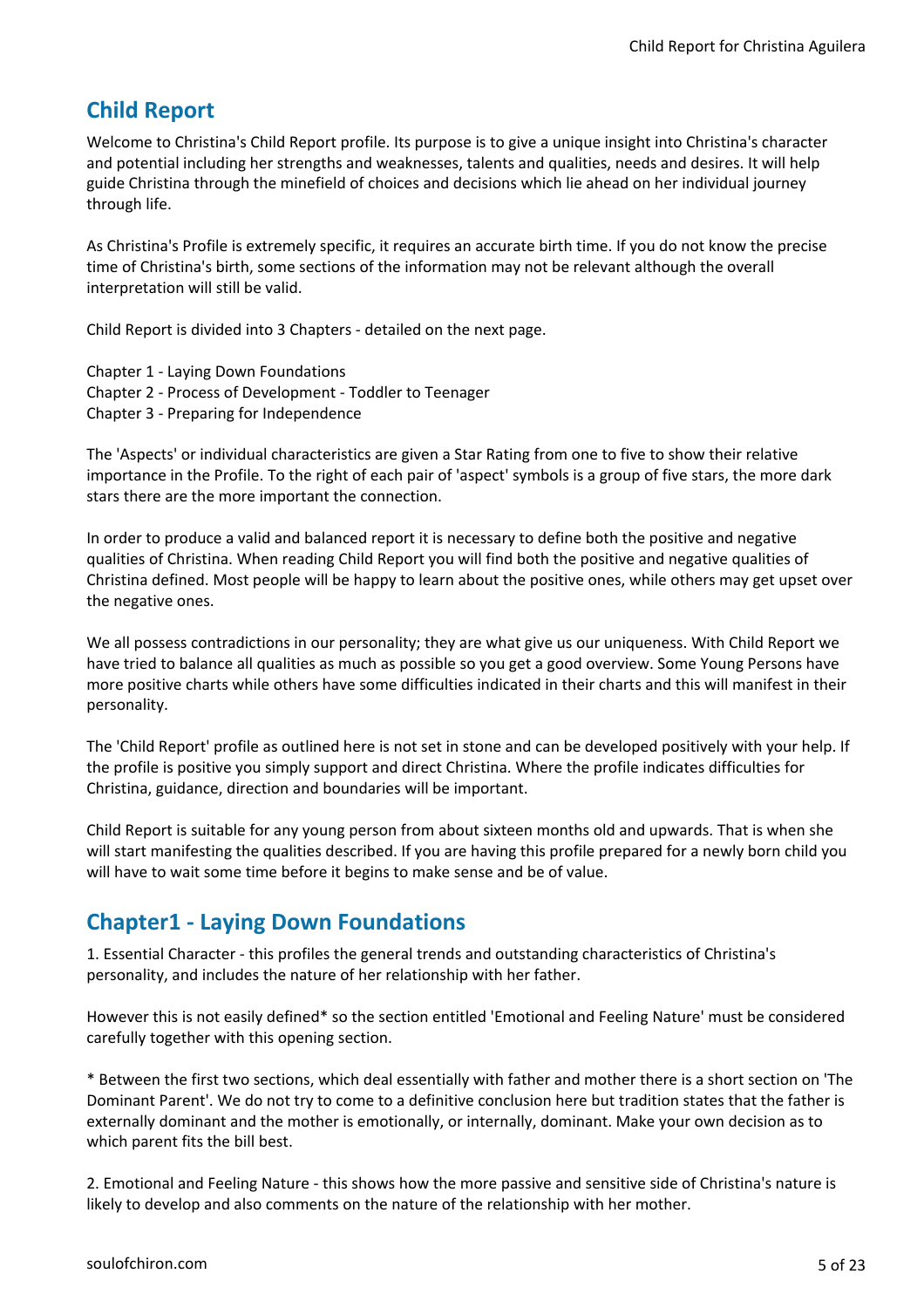3. At this point we look more directly at the Relationship Between Christina and her Mother.

4. Face and Persona - this is a description of Christina's physical nature; and also her general approach to the world; the way she sees it; and the way she likes to be seen. For instance, does she wear rose-tinted glasses or does she view the world from behind dark glasses?

# **Chapter 2 - Process of Development - Toddler to Teenager**

1. Assertiveness - this describes how Christina makes her presence felt and if she is essentially active or passive. Does she like to push her way to the front, or stay determinedly in the background?

2. Friends and Social Attitudes - this looks at how Christina will get on with others. For instance, will she be a bit of a loner, have hundreds of friends, or just a few who are useful, and so on.

3. Power of the Mind - this describes the approach Christina is likely to take towards the intellectual and academic side of her life and how she will respond to the strictness of education.

4. Earning and Spending Money - this looks at how Christina will handle the money in her pocket or purse. Spendthrift or miser? Such traits establish themselves early and tend to remain with us all our lives.

# **Chapter 3 - Preparing for Independence**

1. Higher Education and Establishing Values - this section describes how Christina, approaching complete independence, lays down the belief and educational framework that will sustain her through her adult life.

2. Approach to Daily Working Life - this looks at how Christina is likely to fare in the harsh world of work. What drive, if any, she has to succeed and how she will deal with the inevitable day-to-day necessities of work.

3. Career and Ambitions - this final section examines how Christina might approach the business of how to make her mark on life, and what areas might be the most productive for her as she grows steadily older.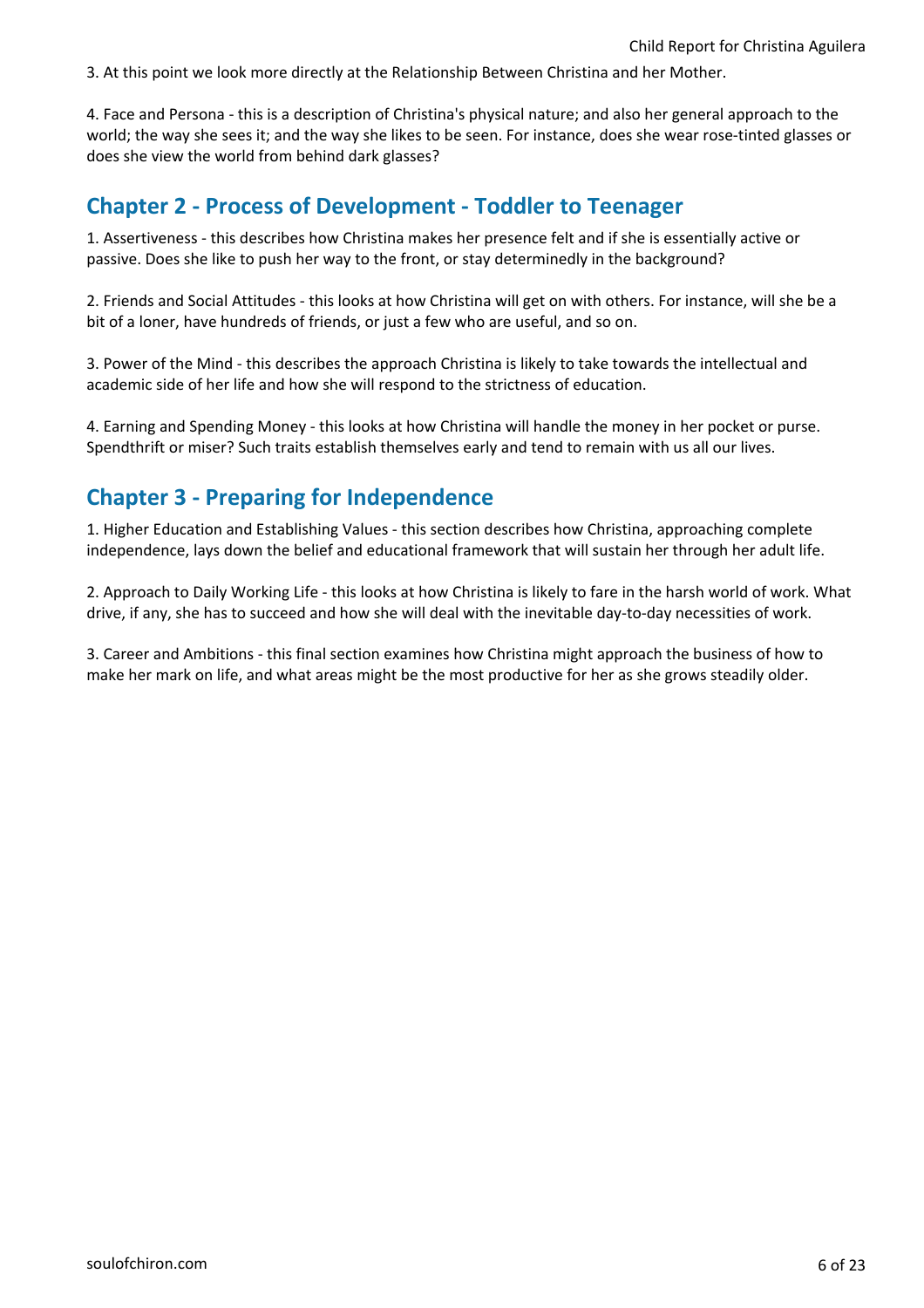# **Chapter 1 - Laying Down Foundations - Essential Character**

The Sun signifies our inner sense of identity, and our will. It is the single most important planet in our birth chart and generally describes what we are seeking to become through the journey of life, or perhaps our 'destiny'.

# **Easy-going** and  $\bigcirc$   $\mathcal{L}$

#### Sun in Sagittarius

Christina's restless spirit will be hard to contain. The ruler of her Sun sign is Jupiter, a planet whose nature is typified by the quality of growth and exaggeration, and it is this tendency to inflate things that will drive Christina to expand her horizons to the uttermost limits. Exploring this enormous territory to the full may take her all her life.

The territory may be physical, in which case Christina may spend time journeying and living away from the country of her birth, or it may be the territory of her mind.

It is most likely to be the latter, for Christina is a seeker of learning and wisdom. Not, it must be said, so that she can bask in a self-congratulatory glow at her own cleverness, but so that she can pass on that wisdom - so that she can pass on her visions and dreams to others.

For such a happy-go-lucky and easy-going person, she is surprisingly highly principled, ethical and idealistic. She operates within a firm moral framework, and has a strong sense of justice and truth.

Her insistence on speaking the truth may lead her into tactlessness, but there will never be any deliberate intention to cause pain. She may offend through carelessness, but never callousness. Christina will be generous, affectionate, and invariably is fun to be around.

Her interests are far ranging and eclectic, and she needs constant stimulus. She also needs freedom. Adaptable, she can change direction easily and enthusiastically, and can plan ahead with vision and insight.

In her relationships, Christina will be just as casual, just as light-hearted, as in every other aspect of her life. Partners will be attracted to her by the warmth of her personality and not because of any romantic qualities!

Due to Jupiter's benign influence, Christina will be both philosopher and clown. She will have a great sense of fun and a warm, generous - even extravagant - nature. Buoyant, exuberant, she'll know how to enjoy herself, how to have fun, and will love to give pleasure to her many friends.

Christina will be always ready for a new experience, a new adventure, the riskier the better! There will be nothing she's afraid to tackle, and nowhere she's afraid to go. To Christina, the journey is what is important, not the destination. To this most optimistic child, it really will be better to travel hopefully than to arrive.

#### Christina's Wilfulness

#### **Inner Resources**

 $O$ 12<sup>th</sup>

#### Sun in the 12th House

In her search for identity and purpose, Christina may confuse the issue by looking too far a field; her sense of self-esteem comes from being aware of and making the most of her inner resources, and using them for the benefit of others without thought of reward.

Christina is essentially a dreamer, and it is through those dreams that she can acheive a sense of self, and accomplish something important in the wider world. As a child she may well appear confusing and worrying but she simply inhabits her own world and will develop from there rather than from any external restrictions and expectations placed upon her.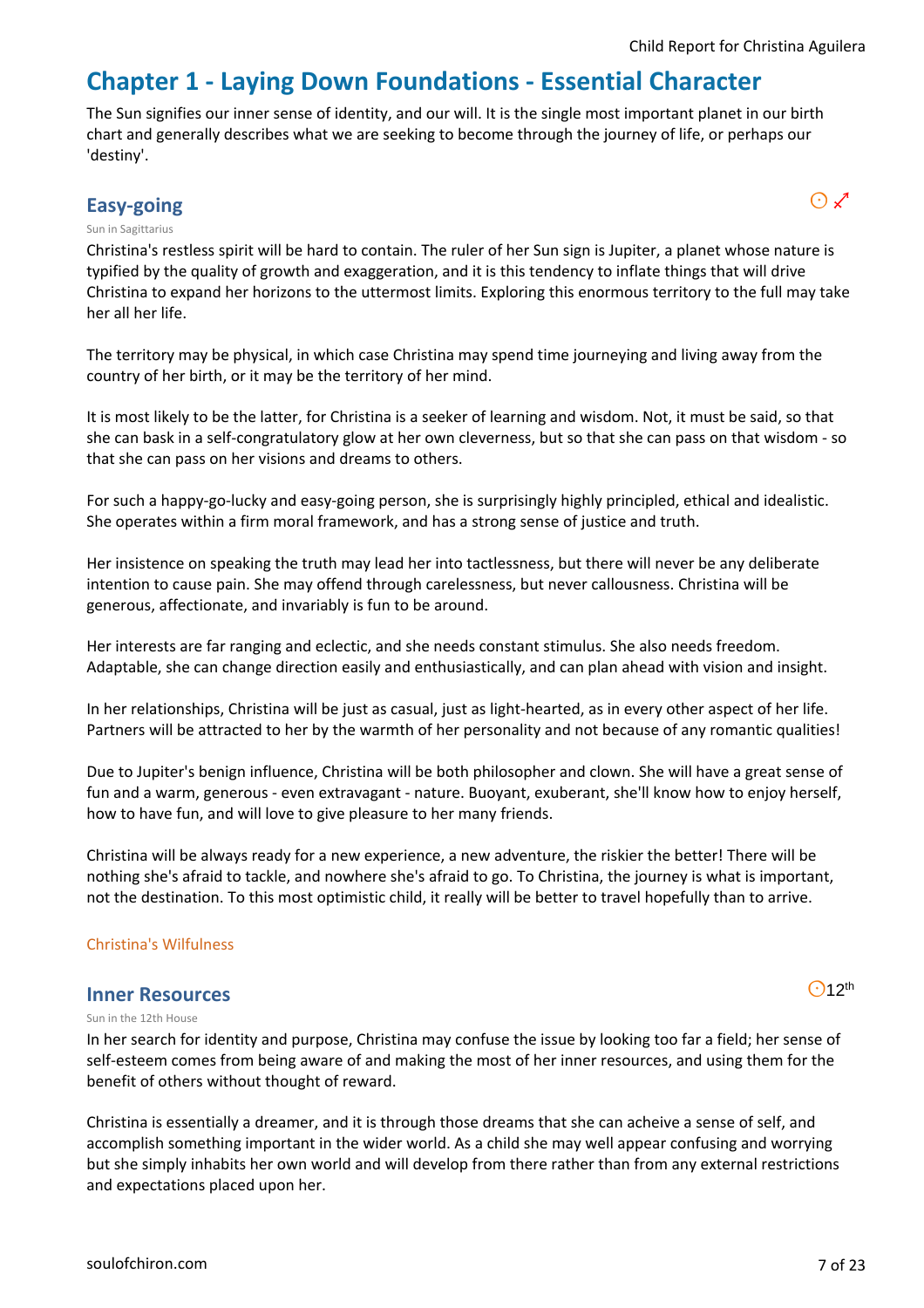# Child Report for Christina Aguilera

 $\Theta$  d  $\Psi$ 

# **Dream Catcher**  $\star \star \star \star \otimes$

Sun Conjuncts Neptune

Christina will be very idealistic and highly imaginative in her creativity and self-expression. She will be a sensitive, artistic child who needs room to follow her dreams.

She is compassionate and caring, highly tuned into other people and their emotional nuances, indeed she could well have strong psychic abilities and imaginary friends are very likely in early years. She will have powerful escapist tendencies and it is important that these are directed positively when young so they don't become destructive in later life. She is also a bit of a wanderer and she'll probably go missing from time to time only to turn up in some unexpected place perfectly hale and hearty.

# **The Dominant Parent**

In this section we are using traditional astrological rules for defining Christina's relationship with her father. However this may well be more applicable to Christina's Mother. Generally one or other of the parents has the strongest influence in developing Christina's approach to the outside world. Traditionally this has been the father's role but it could perfectly well apply to her Mother, hence the use of the phrase 'The Dominant Parent'.

# **Trifle Superficial**

#### Libra 10th House Cusp

Christina will see her father as elegant, eloquent, and generally rather stylish and sophisticated. The problem is that this is not enough on which to base a relationship, and Christina may come to see her father as a trifle superficial. Or she might adopt these characteristics, as she gets older as a way of getting by in the outside world.

# **Domination**

#### Pluto in the 10th House

Intense and powerful feelings dominate Christina's relationship with her father. Whether it has any basis in reality or not, Christina will tend to see her father as a very powerful, fear-inspiring figure and, in later life, this could translate into a desire to dominate others.

The positive side to this relationship is that Christina may well grow up with an ability to see through facades and cut to the core of a matter rapidly and thus prevent things festering. Because of Christina's childhood power struggles with her father, she will always have the ability to understand power in all its manifestations and could well be attracted to politics later in life.



 $40<sup>th</sup>$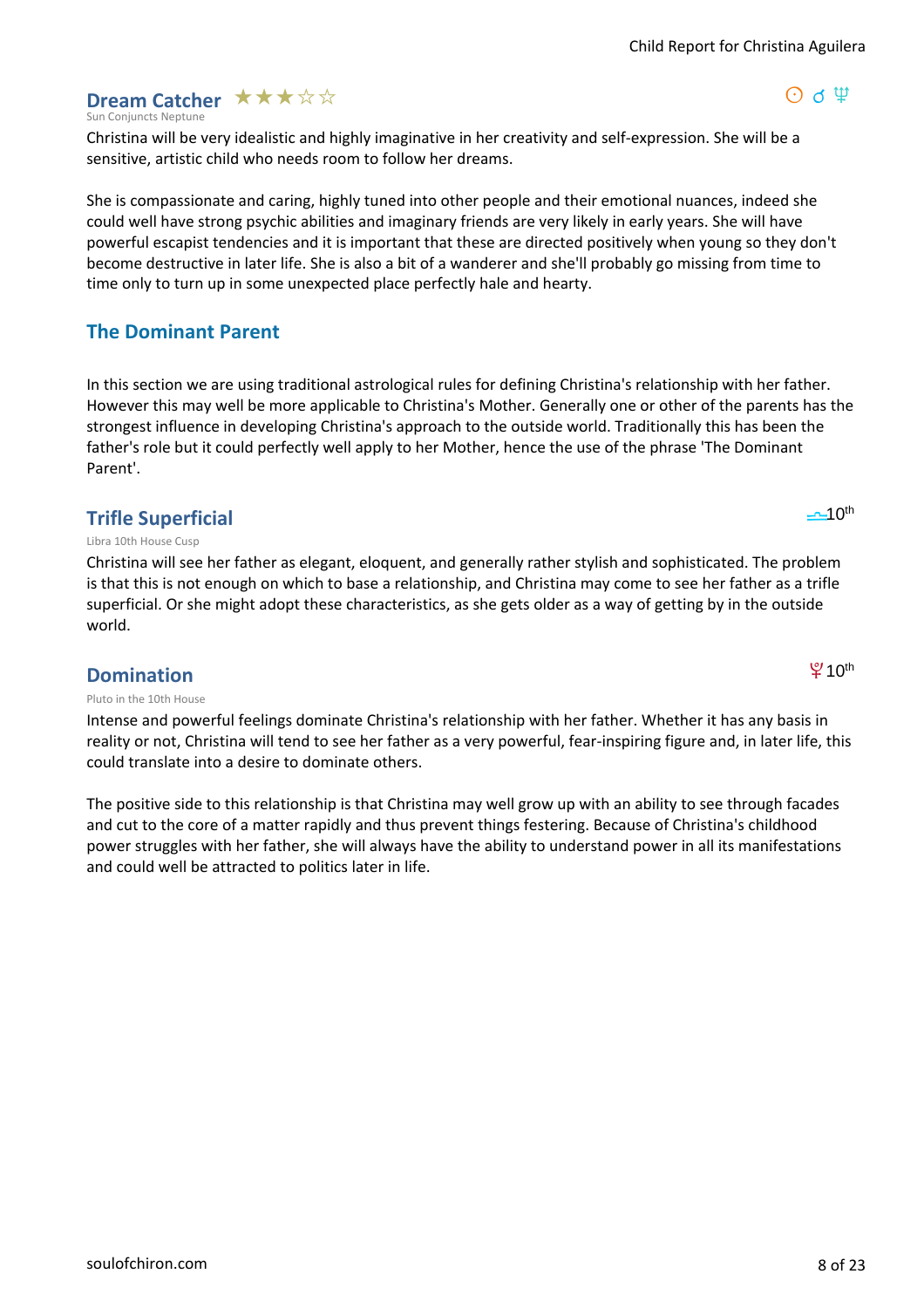# **Emotional and Feeling Nature**

In this section we shall examine how Christina relates on an emotional level. This is traditionally associated with the maternal relationship but we have not made such an obvious assumption and the following section should not be read as being primarily concerned with the relationship between Christina and her mother.

Astrologically, the Moon describes her responses, sensitivity, her feeling nature, and the unconscious side of her personality. It shows her emotions and these, of course, will be filtered, or highlighted, by the sign in which the Moon falls. Most importantly, the Moon shows Christina needs.

It shows how she will react on an instinctive level.

# **Dependable** solution  $\mathbb{D} \nabla$

Christina needs status and respect. Moon in Capricorn

Shy as a child, she will be emotionally cautious and insecure as an adult. She will rarely express her feelings or reveal her emotions, for she fears to run the risk of rejection. Christina has a very realistic appreciation of what she must do in order to achieve the things she wants, and she is not afraid of hard work.

Ambitious and determined, she will realistically appraise each opportunity for its value in furthering her progress. Christina is dependable, dignified and loyal, but her stoic self-reliance may sometimes make her appear isolated and alone.

## Facets of Life and Areas of Experience

The Houses of the chart represent different facets of Christina's life and areas of her experience which in turn are 'influenced by the Moon' in slightly different ways - as detailed below.

# **Reactive**

Moon in the 1st House

Throughout her life, Christina will retain the child-like need to receive approval and appreciation from all she comes into contact with. Highly impressionable, her sense of 'self' will be influenced by other people and early childhood experiences. Her instinctive nature is more likely to be reactive than proactive, and she may lack a sense of purpose, or have difficulty in defining her long-term goals and direction.

#### Moon Sextiles Venus **Natural Balance ★★★☆☆**

Christina is a natural born charmer who - with a smile, and a twinkle in her eye - will get what she wants out of life. She will grow up to be stylish and sophisticated, and much of her natural balance can be traced back to a warm and positive relationship with her mother.

#### Moon Squares Pluto **My Way - 'Close One'** \*\*\*\*\*

For Christina life, especially as regards her mother is based on the idea that if she doesn't push the button first the other person will, and this power complex derives from her relationship with her mother, which she perceives as being about control and manipulation.

She may well have things completely out of proportion but that is her prerogative. She will veer from intense charm, to tantrum, to cold, hard eyed sulk, all in order to get her own way. There is an underlying fear behind all this that can be helped by a lot of reassurance.

 $\mathbb{D}$  1<sup>st</sup>

 $D \times 9$ 

 $D \Pi$   $2$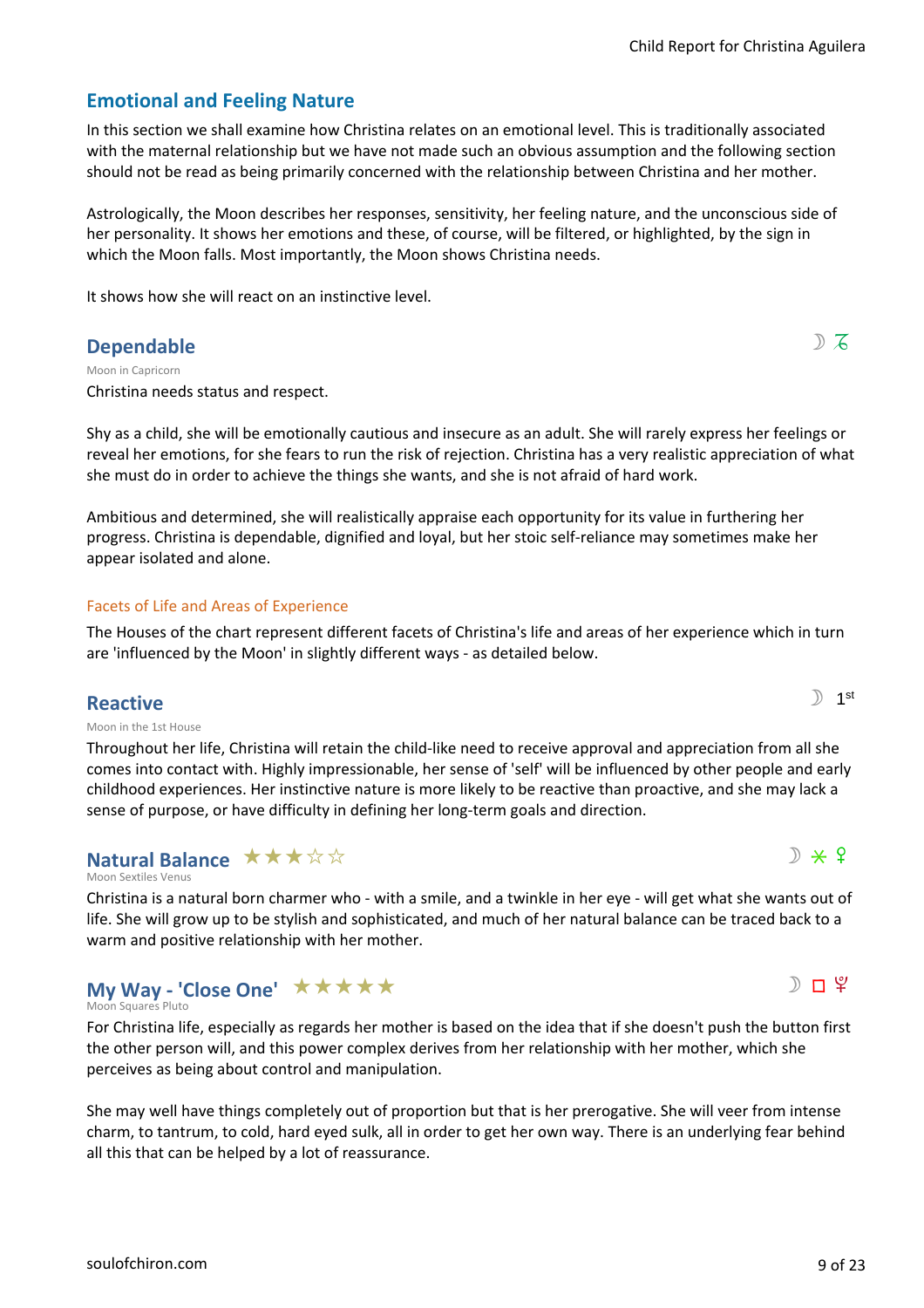# **Christina's Relationship with her Mother**

It is important to understand that the relationship between Christina and her mother will always be 'symbiotic'. In other words the way Christina's Mother behaves towards her child and the way Christina perceives her mother is so inextricably linked that it is hard to separate the one from the other. Does Christina's mother react to Christina or does Christina react to her mother? This is perhaps the original chicken and egg question, and in this section we shall try to address this issue.

# **Self-sufficiency**  $\mathbb{D} \nabla$

 $\mathbb{D}$  1<sup>st</sup>

## Moon in Capricorn

This is never an easy placement and, whether it is true or not, Christina will almost certainly feel she doesn't get the level of affection she should. It is as if she senses rejection and coldness all the time. Her mother will have high expectations for her and she may find it difficult to live up to these no matter how hard she tries. She may treat her as a little adult, giving her far too much responsibility too early.

Career and profession come later; she needs to find her own way rather than expecting her to live out her mother's ambitions and most importantly she needs to feel the wonderment of childhood. Christina probably expects her mother to be very traditional, to be tough on her; and being treated with gentleness and kindness might prove slightly baffling as she tends to feel unwanted or unloved, but a constant show of affection will go a long way towards alleviating her fears.

Because she is sensitive and afraid to express emotions, she can seem unresponsive and may send out messages of self-sufficiency. If she can learn to express her feelings she is unlikely to carry a sense of rejection into adult life.

# **Time and Space**

Moon in the 1st House

Christina is a very immediate child and in her relationship with her mother can be very demanding. In her personality, Christina may tend to replicate her mother in the way she speaks, acts, etc.

She needs to have enough space to be herself and may need lots of encouragement in order to be able to do this. If she doesn't get the time and space to forge her own identity she may carry many of her mother's traits into later life. She does need her approval so it is helpful when given freely, and she will certainly respond well to praise.

Christina's mother's influence on her is very strong, for better or for worse, and it will eventually form the cornerstone for her approach to life in later years.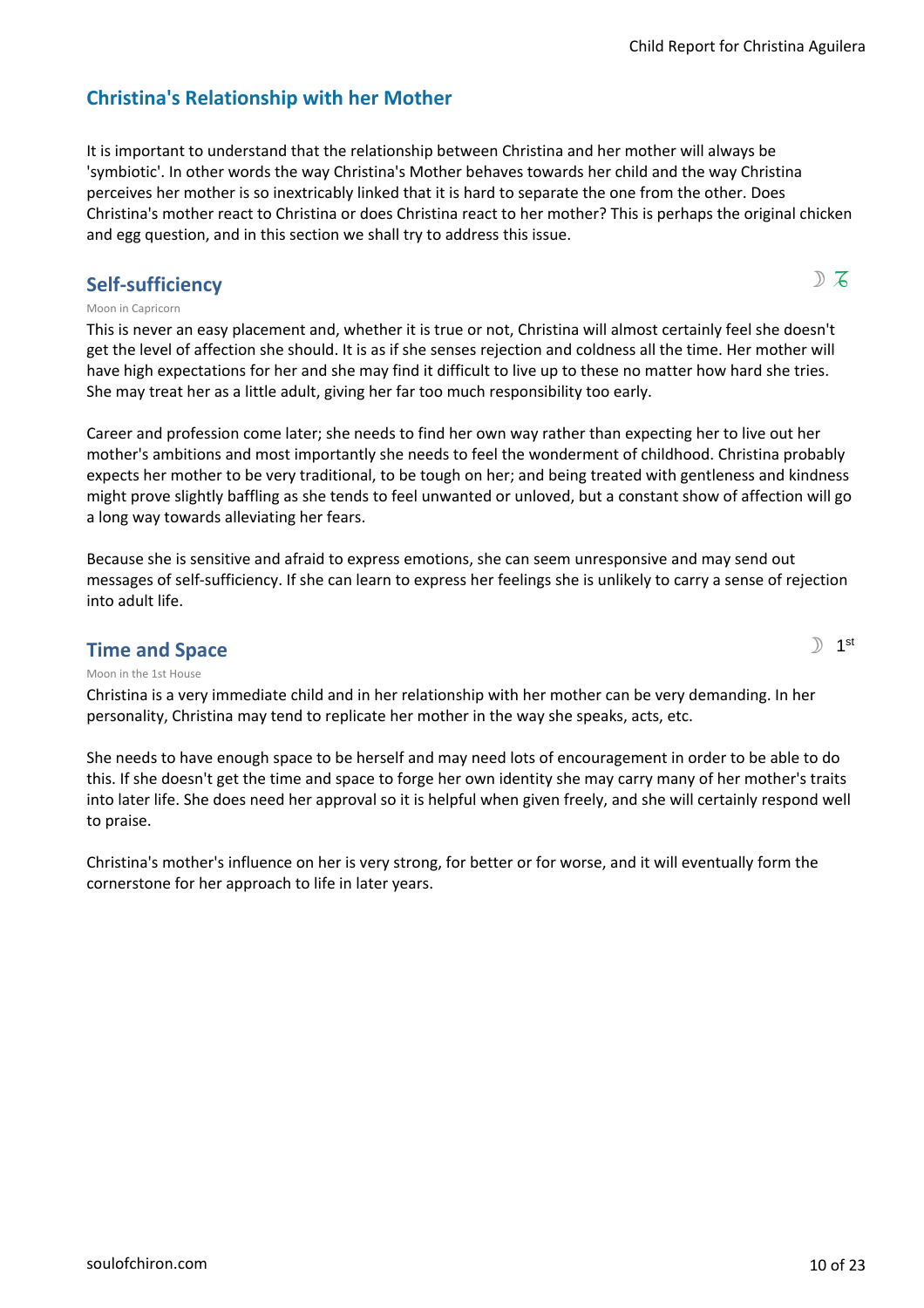# **Face or Persona**

This section looks at how Christina views the world and likes to be viewed by others. No matter what Christina's essential nature may be, all of us have a 'face' that we put on for our nearest and dearest, as well as for public consumption and this section describes that 'face or persona'.

# **Freedom Lover**  $AS \times 1$

#### Sagittarius rising

As a child, Christina is likely to be somewhat clumsy, both in her actions and her speech. Although, eventually, she may stop falling out of trees or off her bicycle, she is unlikely to grow out of her Sagittarian tactlessness until she is much older - if at all! It should be stressed, however, that this tactlessness springs not from malice, nor from a desire to hurt, but from her extreme honesty, for Christina has a high regard for the truth.

As a child at school she may lack application, and will be a less than ideal pupil if lessons are dull and routine. However, if inspired by a teacher who can stimulate her interest and who - more importantly - acknowledges her intelligence and has faith in her ability to succeed, she will rise to the challenge, regardless of whether it is intellectual, physical or creative. Christina is totally unable to resist a challenge.

"To teach is to learn twice" is a saying, which applies particularly to those born with Sagittarius rising, and Christina is likely to display the qualities of a natural teacher, and to have a life-long thirst for learning and knowledge.

The search for understanding may lead her to explore many philosophies or creeds, and involve her in many journeys - both of a cerebral and a physical nature. If the latter, Christina will be never so happy as when off on her travels, back-packing her way round the world, meeting new and interesting people and immersing herself in different cultures and communities.

Even if she never sets foot outside her hometown, freedom and personal 'space' will be important to Christina. She cannot be tied down, and will find it difficult to make long-term commitment.

The planetary ruler of those born with Sagittarius rising is Jupiter, whose nature is to expand all it touches, and Christina may therefore be prone to the 'Jupiterian' trait of exaggeration.

Nothing will ever be so ordinary as 'big': it will be 'GIGANTIC'. Every bruise and ache will be the worst pain ever endured in the history of human suffering. And practically every sentence she utters will contain the words 'a million'. The only way to counteract this is to say: "I've told you a million times already not to exaggerate").

Christina's chart ruler, Jupiter, is also the planet of optimism and confidence. As a consequence of this planetary influence, over-estimation of her abilities may lead her to bite off more than she can comfortably chew, with the end result that she will invariably be in a mad panic to meet deadlines, and be late for appointments. And the only way she may be sure of catching a train is to miss the one before!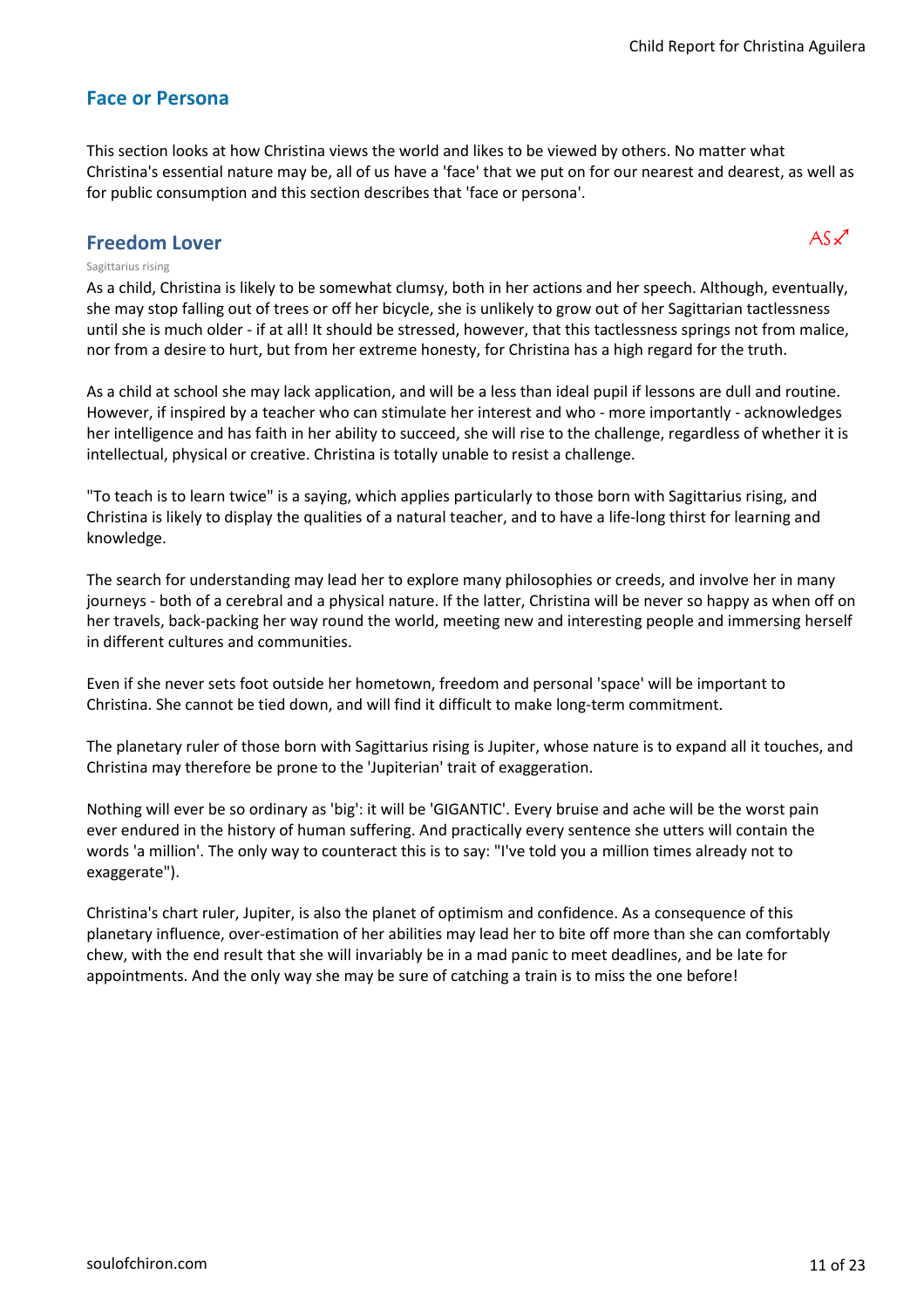# **Personal Recognition**

Christina's early years will be of great importance to her. Moon in the 1st House

Her self-expression will be largely shaped by childhood experiences and the family environment and she is likely to be a person of changeable and fluid moods, easily influenced by those around her.

It is hard to get away from the word 'child' when the Moon falls in the first house of a birth chart.

Like a child, Christina's emotions are simple and direct. And, like a child, she will seek appreciation and approval from all she comes into contact with. There will be an almost emotional need for personal recognition and the sort of unconditional love that is a child's birthright.

Throughout her life there may be an almost childlike need for security and reassurance, and there will undoubtedly be a strong emotional bond with her mother (or the main nurturer of her family).

If you think this makes Christina sound as though she's tied to her mother's apron strings, unable to grow up, think again. She's not a 'sissy', but sensitive. There's a big difference. She's sensitive not only in her feelings but in her acute awareness of the feelings of others, picking up and responding to every nuance.

She will respond well to positive and caring nurturing and, in turn, will put energy and enthusiasm into caring for others. She may take an almost 'maternal' (albeit somewhat bossy!) attitude towards her younger siblings, for example.

Although this placement of the Moon may indicate shyness and perhaps moodiness, Christina is also likely to have a desire for action and adventure which, unless it is carefully directed, could manifest itself as aggression or competitiveness.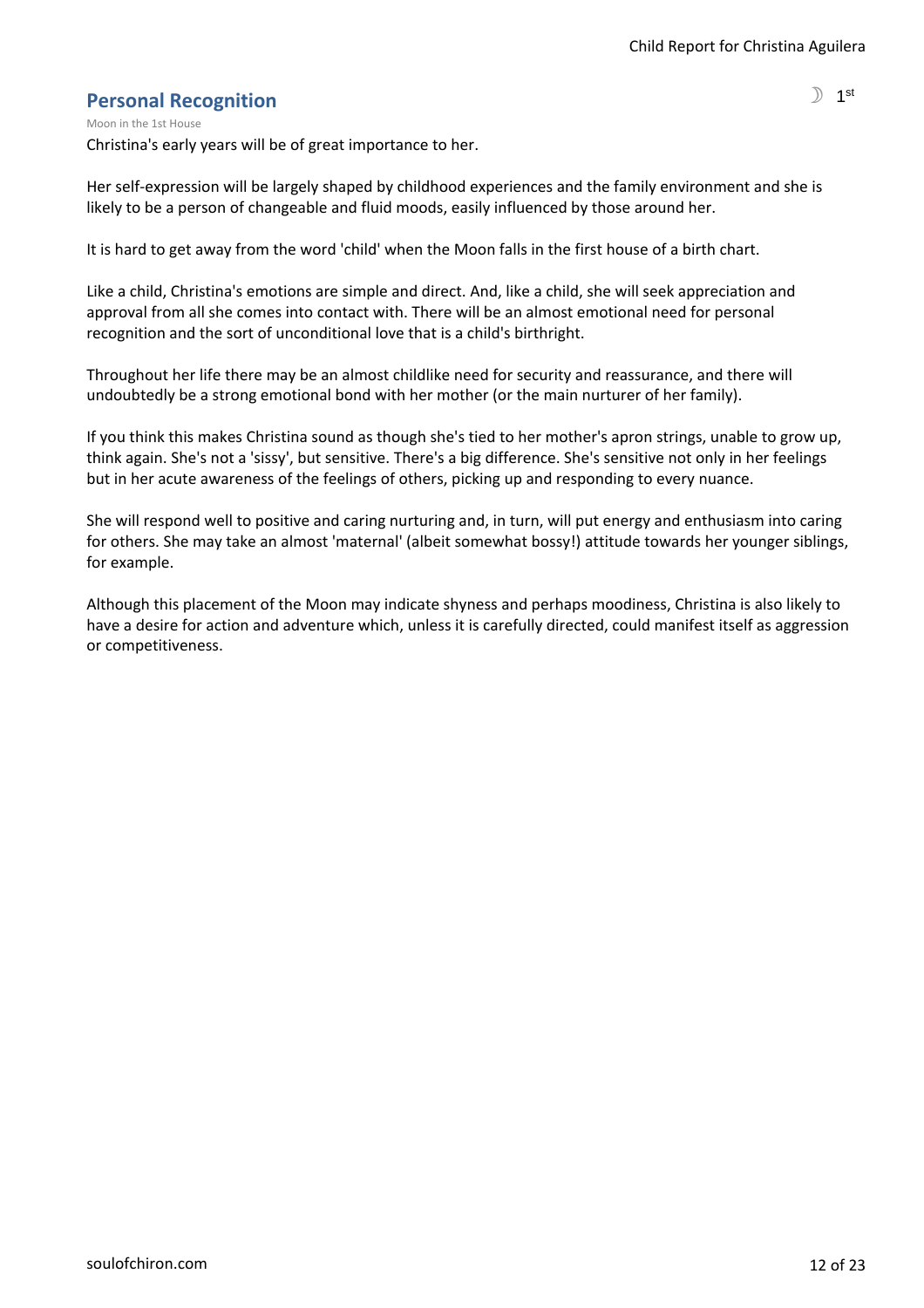$\sigma$ <sup>1 st</sup>

# **Assertive**

#### Mars in the 1st House

Conflict will be no stranger to Christina. From pram to pension, life will be a series of battles - exhausting to most people, but gloriously exhilarating to Christina!

She will be an assertive (often aggressive), pushy, competitive and challenging child, full of enthusiasm and fiery energy. There may be temper tantrums when she is young.

She has strong leadership qualities, but may lack 'staying power' or the management skills to support her initiating qualities. Unless her assertion is directed constructively it may turn to anger, frustration and intolerance.

Competitive sport might work off some of her excess energy, although Christina may not display a conventional sporting attitude. Indeed, she may have little concept of fair play. She will hold little truck with the idea that "the important thing is not whether you win or lose, but how you play the game". To her, winning is everything and she sees no glory is coming second.

In all she does, she will want to come first. Similarly, she may be able to understand not winning, but not wanting to win, that's impossible!

Christina will be no shrinking violet. Indeed, she will have a very positive sense of self-assertion. She has a marked dislike of weakness, and may bully others who are less confident than she is.

Mars in the first house indicates a tendency to rash conduct and impulsiveness. "Look before you leap" is a saying that will fall on deaf ears as far as Christina is concerned.

Brave, courageous and motivated, she will always be keen to throw herself fully into any challenges that life may present to her. Indeed, she will actively seek them out!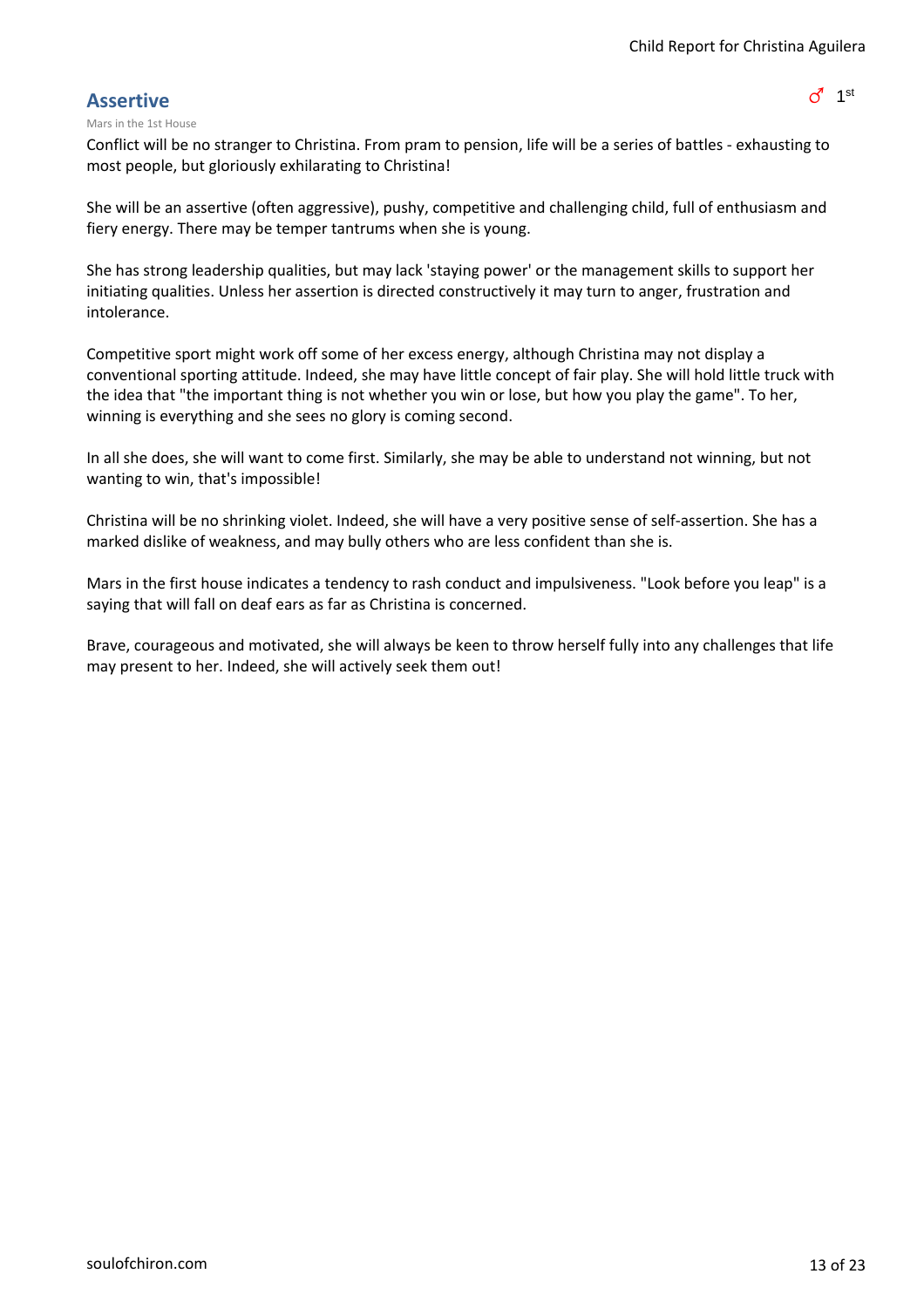$\Psi$  1st

# **Impressionable**

#### Neptune in the 1st House

Dreamy and sensitive, Christina is a highly impressionable child, attuned to the moods and feelings of others.

Her entire personality will be influenced by her experiences, her surroundings, and those she is involved with. In this respect she is rather like the chameleon that can easily disguise itself in order to blend in, and merge with the background.

The fundamental principle of Neptune is to dissolve, and to negate differences. Those born with Neptune in the first house of self are affected by this 'dissolving' quality, and individuals with this placement may suffer a life-long lack of strong self-identity.

Christina will probably be a great daydreamer, weaving wonderful stories in her mind, and enjoying a fantasy world where anything is possible. She will find it hard at school to concentrate on her lessons, and may lack application for such disciplines as mathematics or science, preferring (and doing well at) literature, drama, or history.

Christina is likely to be artistic, with a talent for dance, music, acting or painting (such artistry is often inspired by mystical visions, and subliminal influences). If other factors in her chart agree, she may be extremely intuitive - and possibly even clairvoyant.

The influence of Neptune on such an important sector of her chart may lead to a blurring of Christina's boundaries. She may be confused and disordered, and find it hard to distinguish between reality and illusion. And there is always a temptation, when Neptune is found in the first house, for the individual's escape from reality to be found through the medium of drink or drugs.

Christina will be a kind, compassionate and empathetic person, ever sensitive to the suffering of others. She will be attracted to 'lame dogs', the flawed, and those whose sorry plight will enable her to play the role of 'rescuer'. She will often wish to help the less fortunate even though it may involve the sacrifice of some aspect of herself. If this is taken to extremes, she could become a 'doormat' or a martyr, making few or no demands for herself.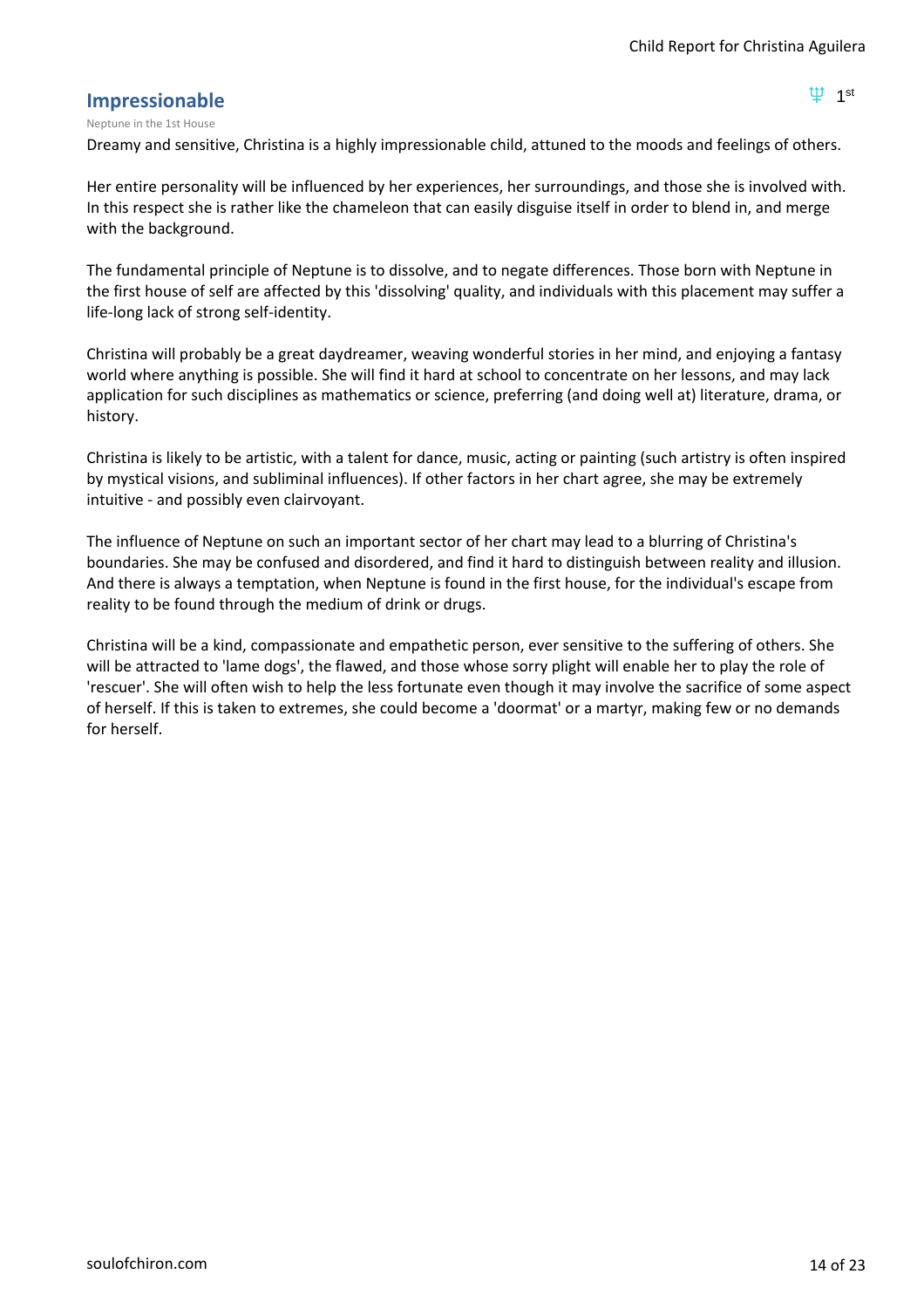# **Chapter 2 - Process of Development - Toddler to Teenager**

#### Assertion

In this section we will be looking at the way in which Christina finds her way through the rough and tumble of childhood and later life, without being pushed around by others. The methods and approaches she uses to make sure her own needs are met and how she deals with the needs of others when they are at odds with her own.

# **Assertive**

#### Mars in the 1st House

Assertion is no problem for Christina - indeed rather the reverse! She also has such a great deal of physical energy, there is a need to get her outdoors and involved in some active sport or other to let off steam - often! Action is her middle name! Overly confident, highly competitive and impulsive, she usually leaps before she looks and rarely thinks about consequences, which could, of course, get her into trouble, even accidents.

Driven by her own particular wants, and independent by nature, Christina tends to think of herself and forget about her playmates' needs, which could get her into trouble in relationships later. She is quick to anger but cools off quickly and doesn't hold a grudge.

# **Friends and Social Attitudes**

In this section we shall be looking at what sort of friends Christina needs and what she is likely to bring to friendships herself. We shall also look at the way in which she is likely to interact with social groups or whether, for example, she would prefer to be on her own.

# **Cautious**

#### Scorpio 11th House Cusp

Christina will tend to choose her friends very carefully and be very cautious before committing herself to friendship. Once she has committed herself she will be a friend for life, but if those close to her betray her in any way she will cut any links immediately and forever.

# **Light-hearted**

#### Venus in the 11th House

This child loves socialising and should have many friends, enjoying especially those who are artistic and moneyed. She needs a busy social life to be happy. This may cause her some problems through her life because her need for company, and her need to be liked by all may lead her to making incorrect judgements about people.

## More on Christina's Friends and Social Groups

# **Aquainances**

Uranus in the 11th House

Christina seeks independence socially, wanting to be part of a group and yet maintaining her own independence. She should make friends easily, but may have more acquaintances than intimate friends. She may also display a desire to reform and change society, so her friends may well be of a revolutionary and liberal nature.

[soulofchiron.com](https://soulofchiron.com/) 15 of 23

 $911<sup>th</sup>$ 

**H**11<sup>th</sup>

 $d^{\text{1}}$  1st

 $III<sub>4</sub>11<sup>th</sup>$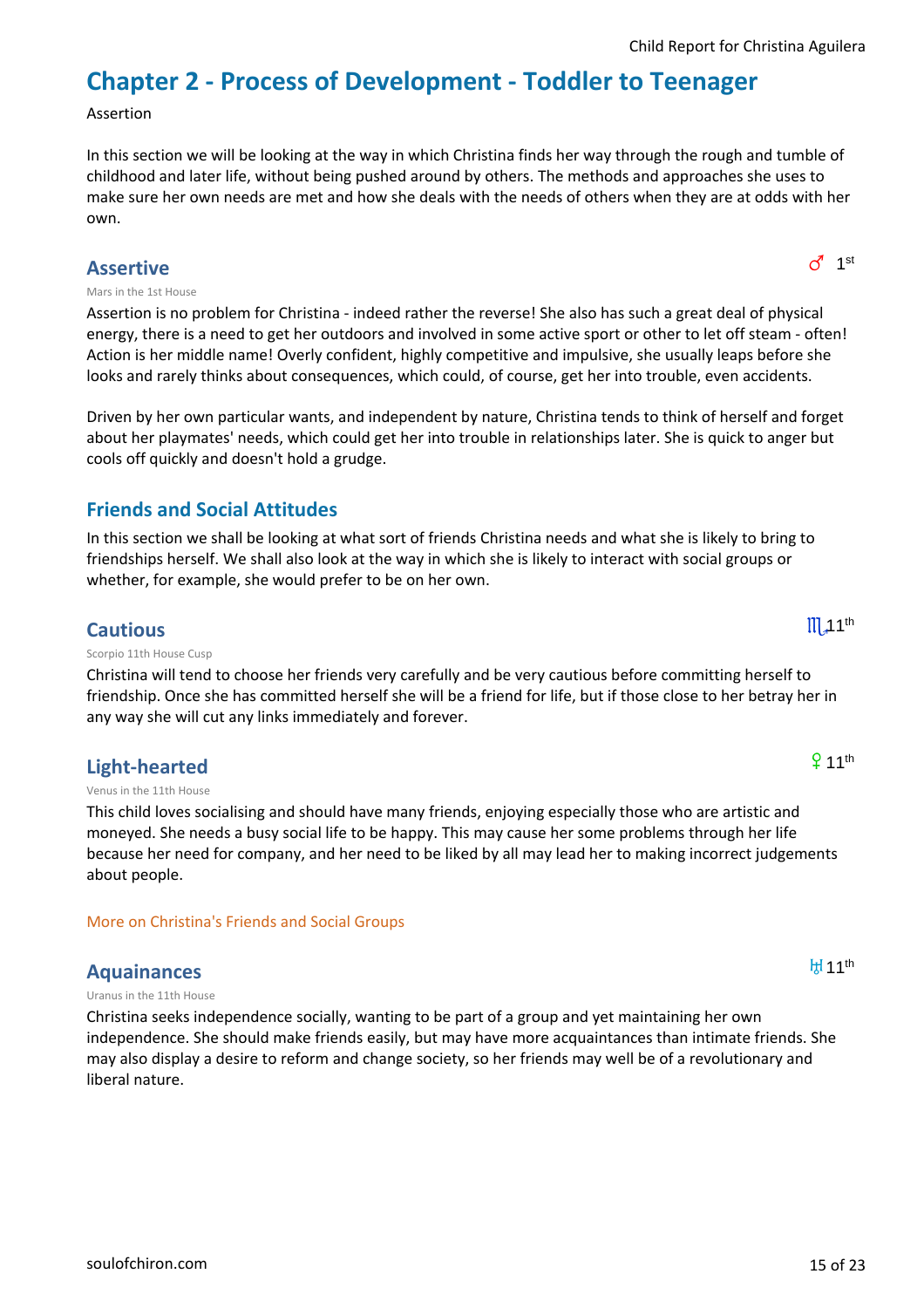$X<sub>3rd</sub>$ 

# **Power of the Mind**

In this section we indicate Christina's communication and learning skills, her needs at school and requirements for her further education. Of particular interest to her parents will be how to talk and connect with her.

# **Inspirational**

Pisces 3rd House Cusp

There is a vague and dreamy quality to Christina's mental approach to life. She may at times be quite confused in her thinking, and at others she may exhibit a sort of inspired genius. Practical subjects, and learning by rote is not for her, as she seems to absorb knowledge through a process of mental osmosis. She has a strong imagination and a love of fantasy that is likely to be well suited to the arts.

# More about Christina's Mental Approach

# **Direct and Truthful**  $\qquad \qquad \qquad$

#### Mercury in Sagittarius

Christina has a mind that thirsts for knowledge. But she will not be satisfied with accumulating simply a vast mental storeroom of facts. What is far more important to her, vital in fact is that her quest for knowledge should result in finding significance and meaning.

Mentally restless, eager to learn and to understand, she is a perpetual student, ever ready to increase her store of knowledge through books or personal experience. An 'intellectual adventurer', she delights in exploring, and will continue to delight in it to the end of her life.

Christina may be short on patience and discipline. She is not a 'detail' person. She is quick to grasp the overall picture of an idea, and tends to act with enthusiasm but with little in the way of planning and careful execution.

At school she may be somewhat slapdash in her approach to learning, and sports will probably attract her more than lessons. In fact, further or adult education may be more beneficial to her and more appropriate to her needs, than the schooling of her early learning years.

Within the school system she is likely to do well at languages, while in maturity she may be drawn to philosophy, the law, sociology, or comparative religions.

Her speech, a never-ending torrent of words! is open, direct and generally truthful. Such direct and truthful speech is never deliberately malicious, but it can often be extremely tactless. In fact, it may seem that every time Christina opens her mouth, she puts her foot in it!

A hugely entertaining way with words is the astrological talent enjoyed by those who, like Christina, have Mercury in Sagittarius. A superb raconteur, she will be always ready with one of the long and very funny 'shaggy dog' stories she loves to tell. But be warned - she is prone to wild exaggeration!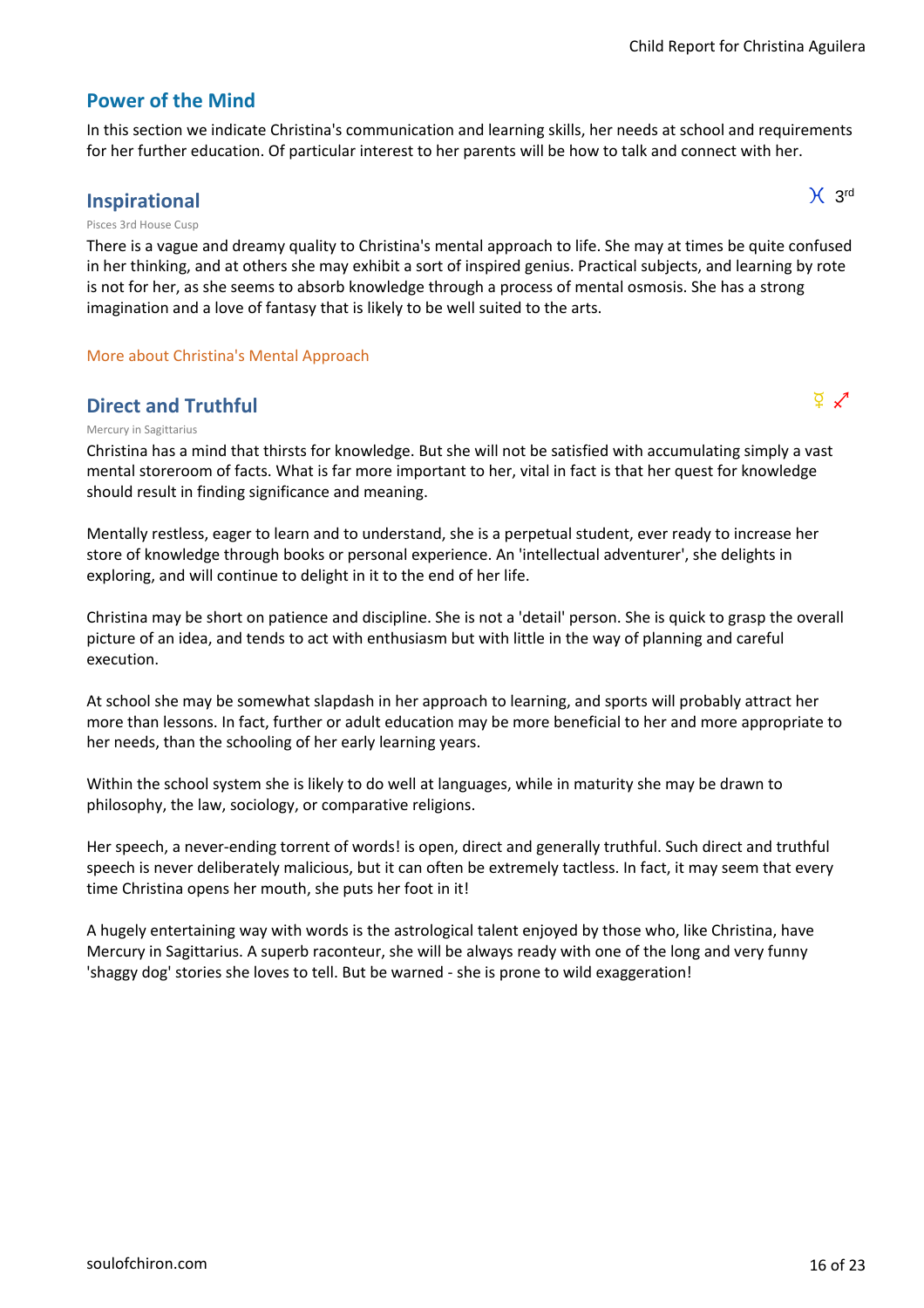# **Compassionate and Empathetic**

#### Mercury in the 12th House

If Christina is hesitant about expressing her personal point of view, it may be because she has no really clear idea of what her viewpoint is. You see, her thinking is formed from impressions buried deep in her subconscious, and she operates on an intuitive level, responding more to her feelings than to her thoughts.

Her is not an intellect that can fit into a framework of rationale. Given free rein to operate as it will, her mind will develop into a rich treasure-house, enabling Christina to benefit from her greatest intellectual asset: her unsurpassed imagination.

Christina has an immensely compassionate and empathetic side to her nature, and this is reflected in her communicative skills. She would make a good advisor, for she is able to tune-in to other people's feelings and to identify fully with their problems.

# **Mental Data Bank - 'Close One' ★★★★★**

#### Mercury Sextiles Jupiter

Curious about a wide range of subjects, and eager to broaden her mind as much as possible, Christina will find that the acquisition of knowledge comes easily to her. She will rapidly build up a substantial mental data bank of facts, figures, and general information, and will enjoy airing her views and opinions whenever she can. She has confidence in her intellectual abilities, and may be firm in her belief that her opinion is the only right one.

To teach is to learn twice, they say, and Christina will love to pass on her knowledge and wisdom. In this respect she is an inspirational teacher, arousing great enthusiasm in the minds of others. And, even if she is not too sure of her facts, or a little imprecise with her figures, she nonetheless excels at putting over the meaning of her ideas.

# **Practical - 'Close One'** ★ ★ ★ ★ ☆

Mercury Sextiles Saturn

Mentally disciplined, Christina is able to use her logical and practical mind to plan constructively and shape her thinking. Academically, she is not afraid of hard work; her preparation is thorough; and she is ready to do what may be necessary to achieve success.

# **Earning and Spending Money**

In this section we shall look at how Christina is likely to develop in terms of her attitude towards the acquisition and expenditure of money.

# **Respect**

Capricorn 2nd House Cusp

Christina is ambitious for wealth and, more particularly, for the respect it can buy her. She will work long and hard in order to make money and, once she's got it, she'll make it work for her. She will invest her money wisely and shrewdly.

# More about Christina's Attitude Towards Finances

# **Power of Money f** 8  $\mathbb{H}$

#### Venus in Scorpio

Christina is very aware of the power of money, and knows how to use it to her advantage. She will rarely - if ever - have occasion to throw herself on the mercy of her bank manager for an overdraft, for she will invariably have a secret fund of money held in reserve. Preferring to deal with other people's money rather than her own, she could be attracted to the profession of a stockbroker, investment consultant or banker.

# $\overline{6}$  2<sup>nd</sup>

# $\frac{5}{4}$   $\frac{4}{4}$

 $\overline{2}$  12<sup>th</sup>

# $\frac{5}{4}$   $\star$   $\frac{1}{2}$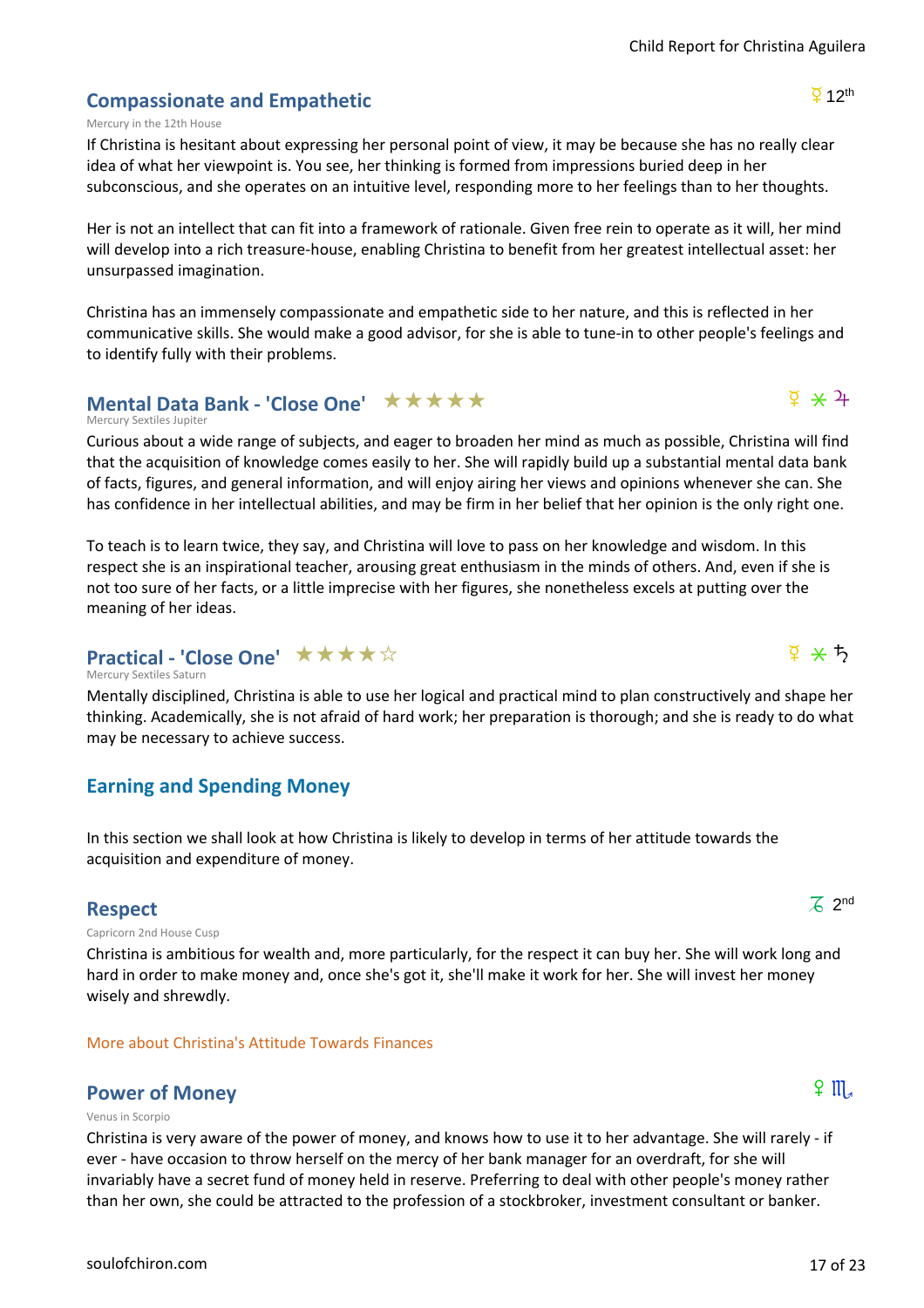$911<sup>th</sup>$ 

# **Social Attitude**

Venus in the 11th House

Christina may well develop a very democratic, if not social, attitude to money. She is unlikely to be the type who carps about such things as higher taxes if she can see genuine benefits for the less well off in society.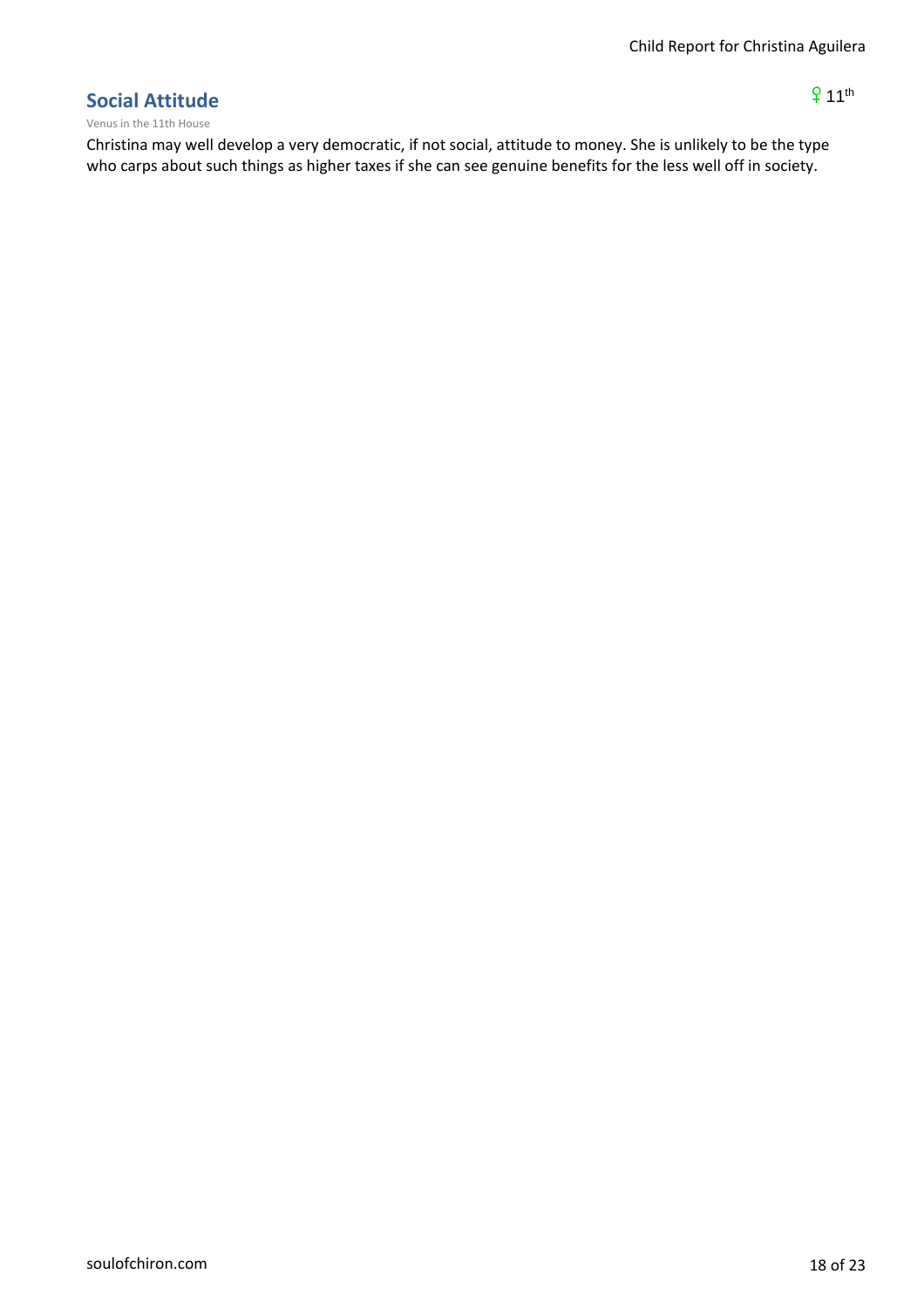# **Chapter 3 - Preparing for Independence**

Higher Education and Establishing Values

In this section we shall examine how Christina is likely to find her place in society, as she grows older. What standards she will set for herself and what she values most. This will probably not become clear until Christina has reached at least the puberty stage.

# **Virgo in 9th House**

#### Virgo 9th House Cusp

Christina is only interested in learning if it useful and practical to her and is strongly focused in the 'here and now' and the tangible. She likes to learn about diet, health and work procedures. She is suited to doing anything that involves detailed work and requires conscientious approach.

More about Christina's Philosophy and Further Education

# **Jupiter in Libra** h7

#### Jupiter in Libra

Christina is likely to be highly principled, with a strong sense of justice. The law, and egalitarian issues, will be of particular interest and concern to her, and could well be the subject of study in higher education. She will also probably decide, from the social point of view that, going on to further education is an excellent idea.

#### Christina's Education

# **Jupiter in 9th House**

#### Jupiter in the 9th House

The importance of broadening her outlook and acquiring knowledge cannot be over-estimated, and Christina's aim in life is to share her knowledge with others. She would make an excellent and inspirational teacher.

Fair-minded and tolerant, her sense of justice could also indicate an interest in the workings of the law, all of which requires a good deal of education. If Christina does not decide to go off and learn from the wider university of life she will extract a great deal from further education.

# **Jupiter Sextile Mercury - 'Close One' ★★★★★**

#### Jupiter Sextiles Mercury

Christina is one of those rare creatures who actually enjoys learning! Her mind is well developed, and her natural curiosity practically insatiable. She will probably be keen to go on to higher education at the appropriate time.

She can think a project through, and she is able to imagine the consequences of any plan. Her thought processes are positive - and optimistic!

She will grow into a clear and comfortable sense of her own identity and validity that she will use for the benefit of others.

# **Jupiter Square Mars** ★☆☆☆☆

#### Jupiter Squares Mars

Energetic, enthusiastic and assertive, this child has an immense faith in her own abilities and, as a consequence, is unwilling ever to take 'No' for an answer. Should she be thwarted, her assertion is likely to turn - extremely swiftly - to aggression. Christina may have difficulty in controlling her temper.

Christina may display, as she grows older, a kind of anger with the universe she has been born into. Her own value system will most likely be forged more through antagonism rather than the concept of co-operation.

# $4 * 9$

 $4 \pi d$ 

 $III$   $9<sup>th</sup>$ 

 $2+$  g<sup>th</sup>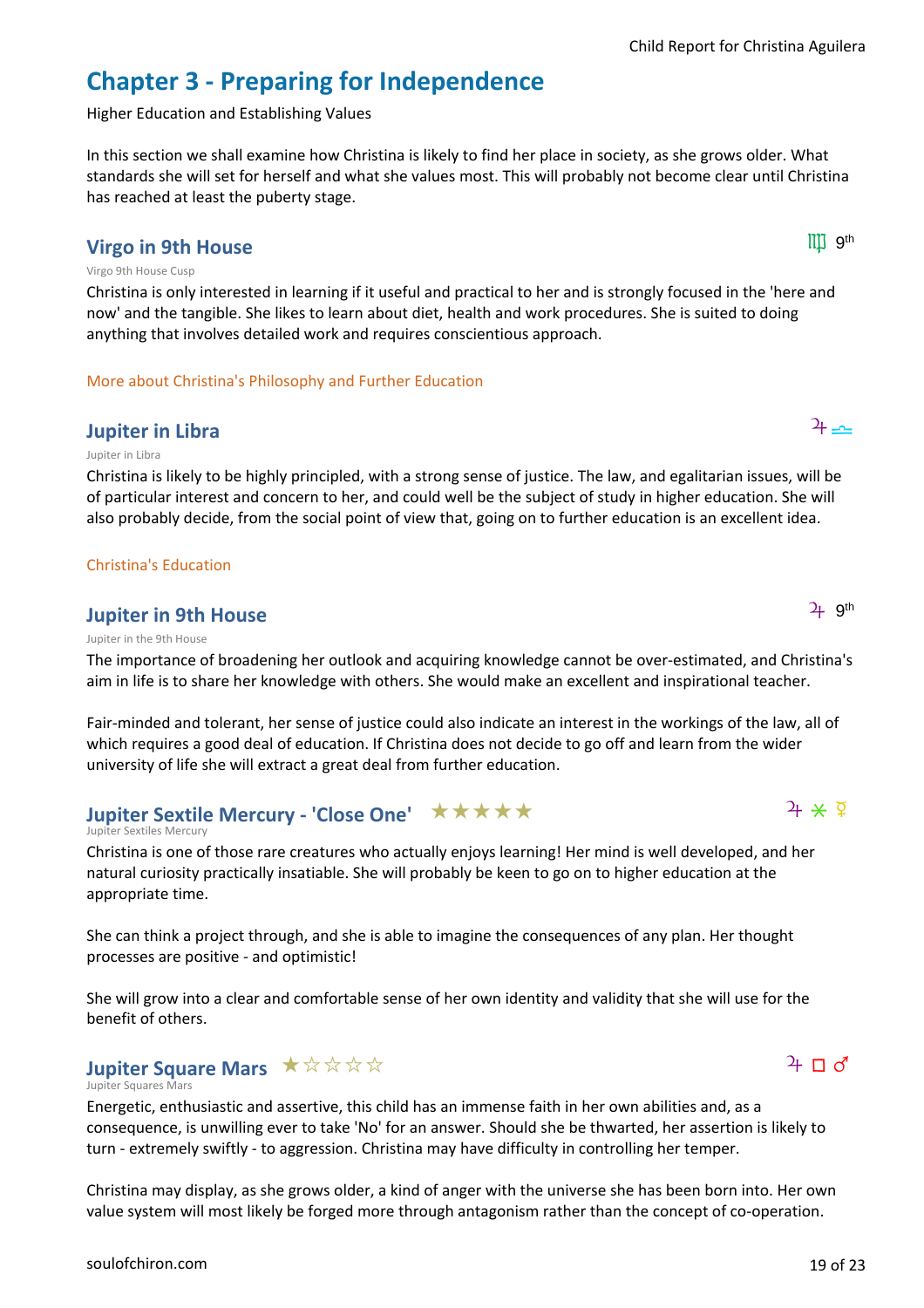$4d5$ 

# Jupiter Conjunct Saturn - 'Close One' **★ ★ ★ ★ ★**

Jupiter Conjuncts Saturn

Christina is likely to meet certain obstacles during her lifetime, and these must be tackled and overcome before she can develop. For instance, a pessimistic streak may prevent her from seeing opportunities or she may lack the confidence to take advantage of them when she does spot them. Rigidity of thought may inhibit flexibility of aspiration.

Christina is likely to establish her own personal belief system based on the idea of constant change. She will always feel that any established system, her own included, should be regularly replaced to prevent rot setting in. In this sense she has what might be termed a revolutionary streak.

# **Approach to Daily Working Life**

This section will look at how Christina may approach the thorny problem of working for a living. Naturally this will not begin to show until her teenage years, but as with everything else, forewarned is forearmed and there will always be ways to produce the most positive outcome!

# **Gemini in 6th House**

Gemini 6th House Cusp

Work for Christina should involve the use of her hands or her agile and versatile communication skills.

## More about Christina's Likely Approach to Working Life

# **Mercury in Sagittarius** d 9  $\times$ <sup>7</sup>

#### Mercury in Sagittarius

Working in the travel industry would be an ideal job for Christina. Her relaxed and easy way enables her to get on well with people from foreign countries, and she would make an excellent holiday representative or tour guide. She might also be drawn to work in the educational field, or to a job connected with publishing.

# **Mercury in 12th House**

#### Mercury in the 12th House

Because of her over-active imagination, Christina may find she is drawn to work where she can give full rein to her talent for creative writing. There is an artistic side to her nature which could be attracted to film-making or acting. Her well-developed qualities of empathy and compassion could be made use of in the healing professions, or in psychology.

# **Career and Ambitions**

In this section we shall look at how Christina might approach the outside world in terms of possible careers and potential ambitions as she grows to maturity. Naturally these traits are unlikely to show until Christina is at least in her teens.

# **Pluto in 10th House**

#### Pluto in the 10th House

Christina will apply her unbreakable will to matters concerned with career. She will experience an overwhelming desire to succeed, and will allow nothing to stand in her way.

But this does not mean she will simply bulldoze her way to the top. No one is more skilled than Christina when it comes to seeing the need for change and, at crucial stages of her career, she may 're-invent' herself in order to achieve her aims.

 $T$   $6<sup>th</sup>$ 

# $\overline{2}$  12<sup>th</sup>

 $40<sup>th</sup>$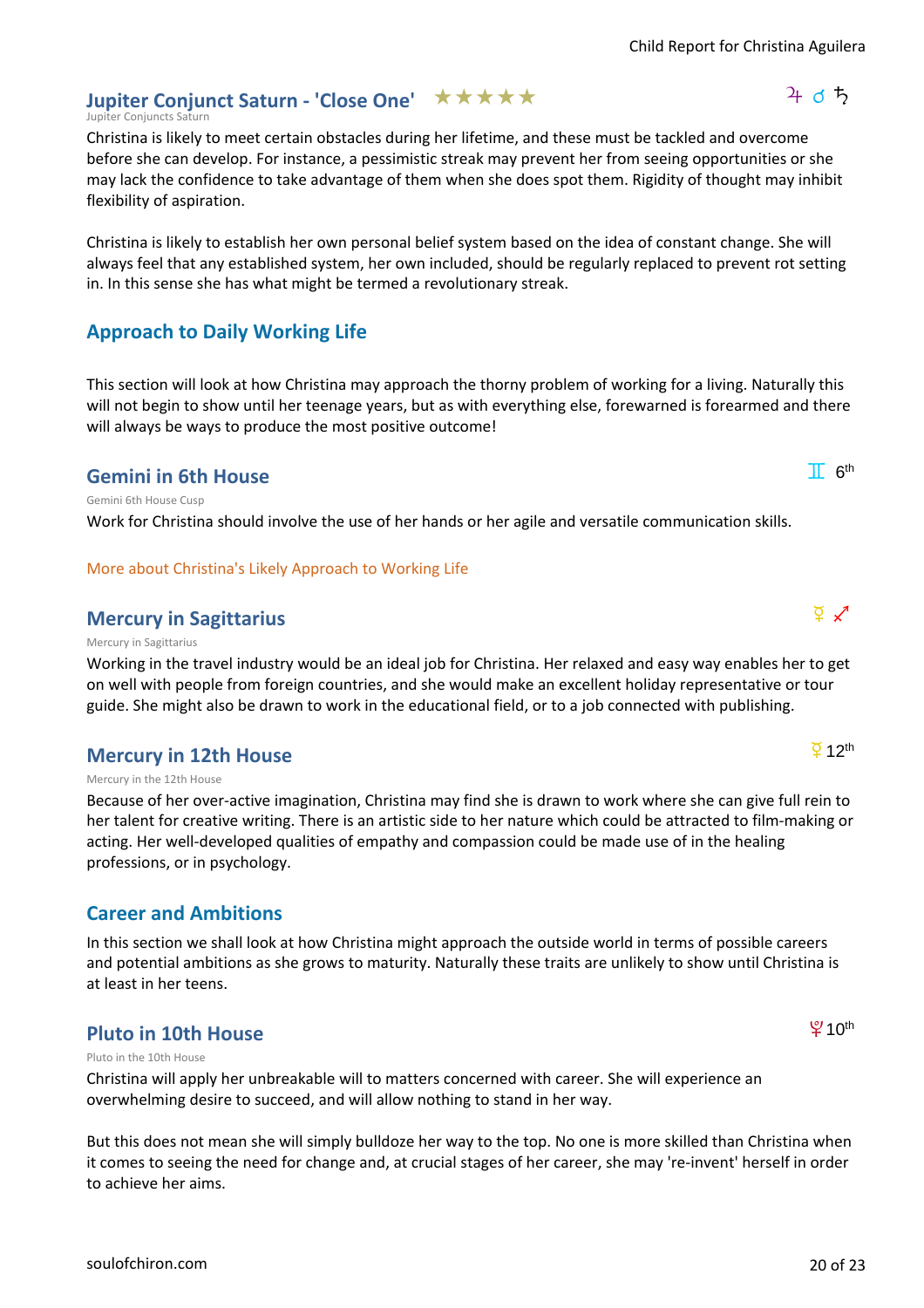#### More about Christina's Possible Career Approaches

# **Saturn in Libra** j 7

#### Saturn in Libra

'How to Win Friends and Influence People' is a book which Christina will have no real need to read, for she has an innate sense of social awareness and responsibility, and knows instinctively how to get the best from others. She knows, too, that far more is gained by co-operation than by force.

The wheels of her professional life will be liberally oiled by her harmonious social relationships and her ability to interact with other people. Her career, therefore, should make the most of her social skills and special strengths in dealing with other people, and she would do well in the Law, or in one of the arbitration, mediation, or advisory services.

But there is a slight drawback to the picture of Christina as a 'latter-day Solomon', dispensing wisdom and rulings to all and sundry. Because one of the things she fears most is to be considered unjust, unfair, or biased in some way, she may act preventively, over-compensating by being a little too rigid in her interpretation of fairness or justice, and this of course may appear harsh and unjust to others.

Christina may defer marrying until she is fully mature, or may choose an older partner, or one whose professional status or social position can aid her own professional aspirations.

# **Saturn in 9th House**

ち 9<sup>th</sup>

#### Saturn in the 9th House

Christina takes the whole issue of education very seriously and so teaching might be a suitable profession for her.

Travel is another field, which may appeal. Working as a travel agent; in a travel-related occupation such as air traffic control, or Customs & Excise; or dealing with foreign exchange students, for instance, could all be suitable occupations for Christina.

Written by Tom Brosnan ©2019, Program Copyright ©2019 Stardm Ltd

# **MORE PERSONAL ASTROLOGY READINGS**

# **RELATIONSHIPS**

#### **SOUL MATES**

How to improve your relationship! - Identifies the positive qualities you share in order to achieve more happiness together.

#### **STAR LOVERS**

Secrets of a better relationship - How you feel about each other, the way to make a success of being together.

#### **RELATIONSHIP SUCCESS**

How you behave towards each other - What you need to know and understand about how you attract your partner and keep them.

#### **RELATIONSHIP REALITY**

The connection you have created together - Find out the reality of becoming a couple as you grow into a long term relationship.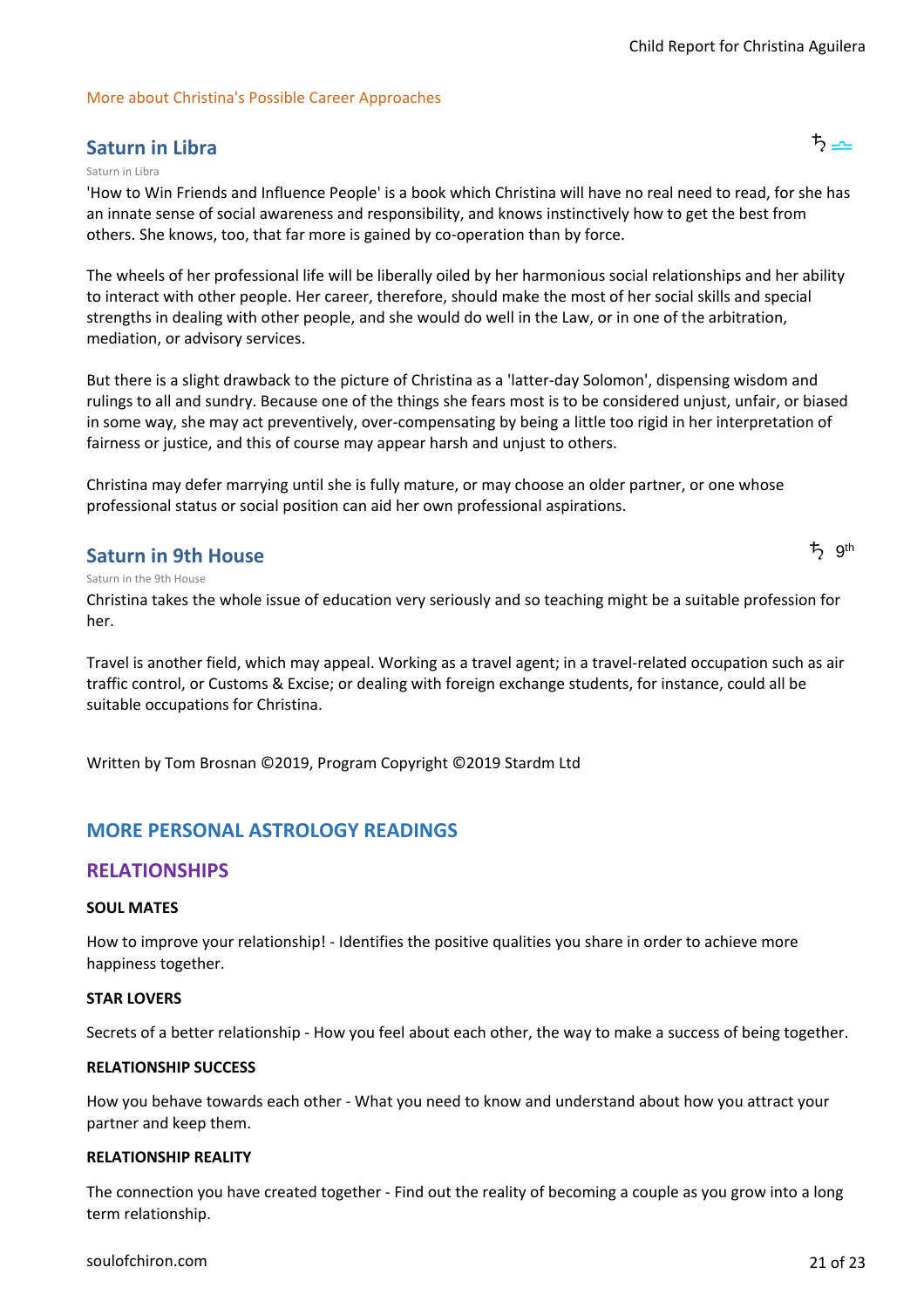#### **INTIMATE LOVERS**

Improve your love-making styles - Gain confidence in your ability to improve your love-making - creating special moments of pleasure together.

## **PROFILES**

#### **CAREER ANALYSIS**

Upcoming goals and objectives - Qualities that influence your professional working life and potential success.

#### **CHILD REPORT**

Gaining confidence for the future! Understand and track development of talent in a self-assured way.

#### **LIFE DESTINY**

Reaching full potential - How you instinctively behave and react to important situations. Understand and track development of talent in a self-assured way.

#### **PERSONAL OUTLOOK**

All about attitude and commitment - Gain a deeper understanding of motivations, challenges and strengths.

#### **SOUL PROFILE**

Revealing life's purpose - Single-mindedness, desire, talent, sensitivity and future possibilities.

# **FORECASTS**

#### **LIFE FORECAST**

Monthly interpretations describe your personal thoughts, feelings and desires. Long-term interpretations indicate important life changing events.

#### **RELATIONSHIP FORECAST**

Discover when you are most likely to find love, if a relationship will stand the test of time or an existing relationship can deepen, be strengthened or revived.

#### **FORECASTER**

Identify when to make decisions - Important opportunities, a changing relationship, job or home. Learn to rely on your choices.

#### **PREDICTOR**

How you change, grow and develop - Make use of your most positive characteristics during the promising time periods indicated.

#### **LIFE STAGES**

Personal development - Make the most of events and encounters. Discover what triggers your powers of persuasion and progress?

## **LOVE AND ROMANCE**

#### **LOVE-LIFE FORECAST**

A guide to successful dating - Important dates for romantic or social activity, details the best times for love during the coming year**.**

#### **RELATIONSHIP SUCCESS**

How you behave as a partner - What you need to know and understand about how to attract a partner and keep

[soulofchiron.com](https://soulofchiron.com/) 22 of 23